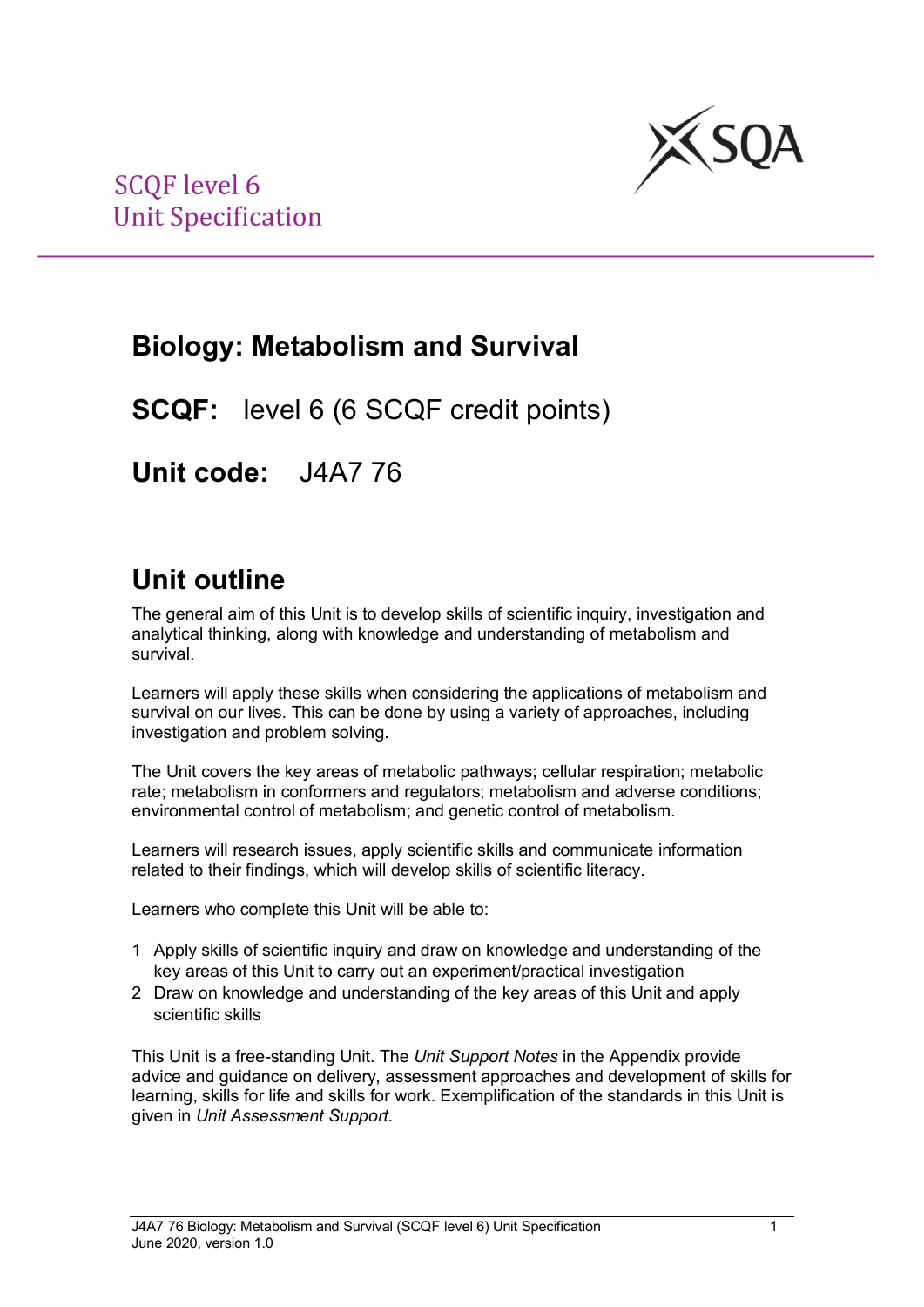### **Recommended entry**

Entry to this Unit is at the discretion of the centre. However, learners would normally be expected to have attained the skills, knowledge and understanding required by one or more of the following or equivalent qualifications and/or experience:

- ♦ National 5 Biology Course
- ♦ free-standing SCQF level 5 Biology Units

### **Equality and inclusion**

This Unit Specification has been designed to ensure that there are no unnecessary barriers to learning or assessment. The individual needs of learners should be taken into account when planning learning experiences, selecting assessment methods or considering alternative evidence. For further information, please refer to the Appendix: *Unit Support Notes.*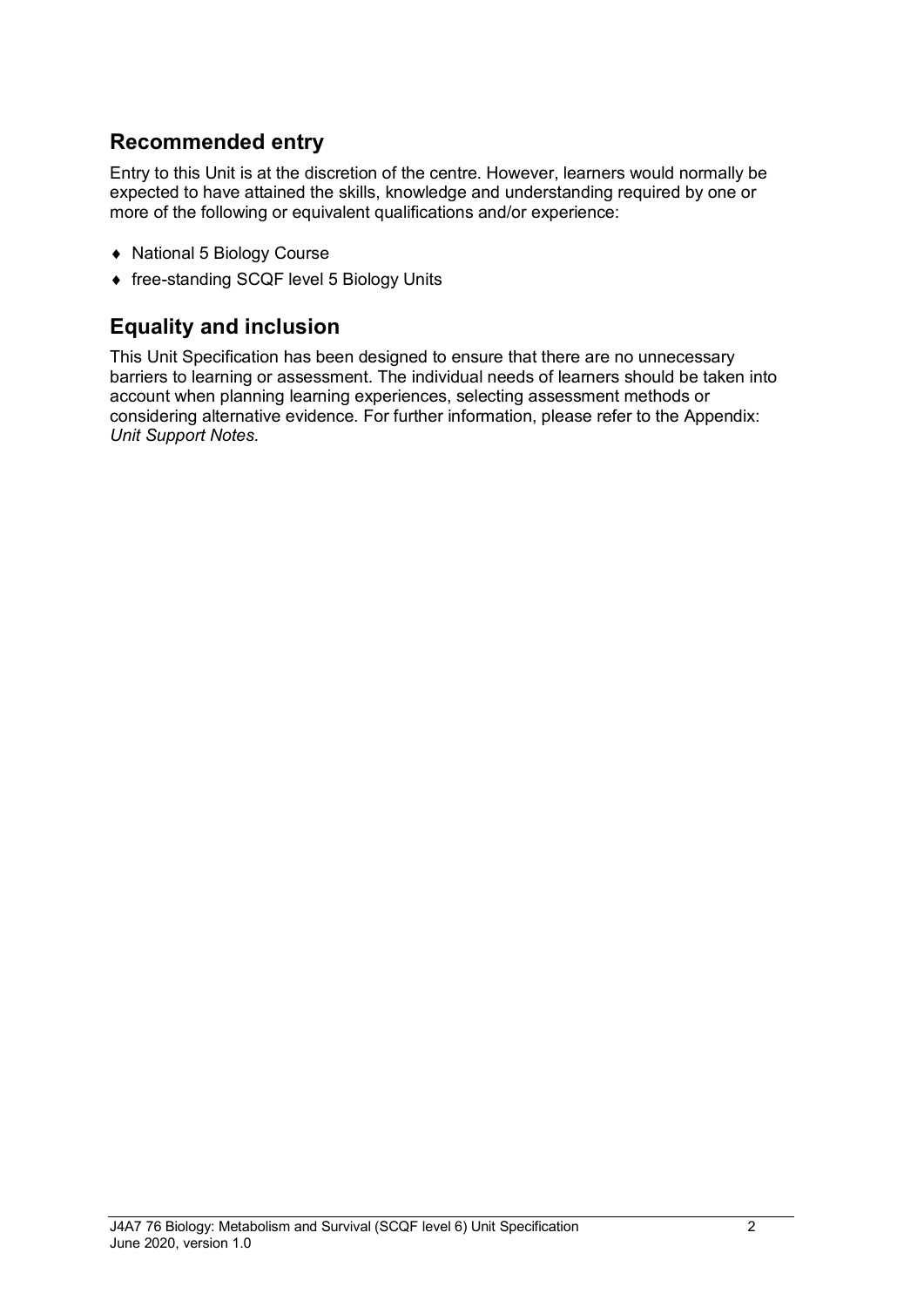# **Standards**

## **Outcomes and Assessment Standards Outcome 1**

The learner will:

- **1 Apply skills of scientific inquiry and draw on knowledge and understanding of the key areas of this Unit to carry out an experiment/practical investigation by:**
- 1.1 Planning an experiment/practical investigation
- 1.2 Following procedures safely
- 1.3 Making and recording observations/measurements correctly
- 1.4 Presenting results in an appropriate format
- 1.5 Drawing valid conclusions
- 1.6 Evaluating experimental procedures

### **Outcome 2**

The learner will:

- **2 Draw on knowledge and understanding of the key areas of this Unit and apply scientific skills by:**
- 2.1 Making accurate statements
- 2.2 Solving problems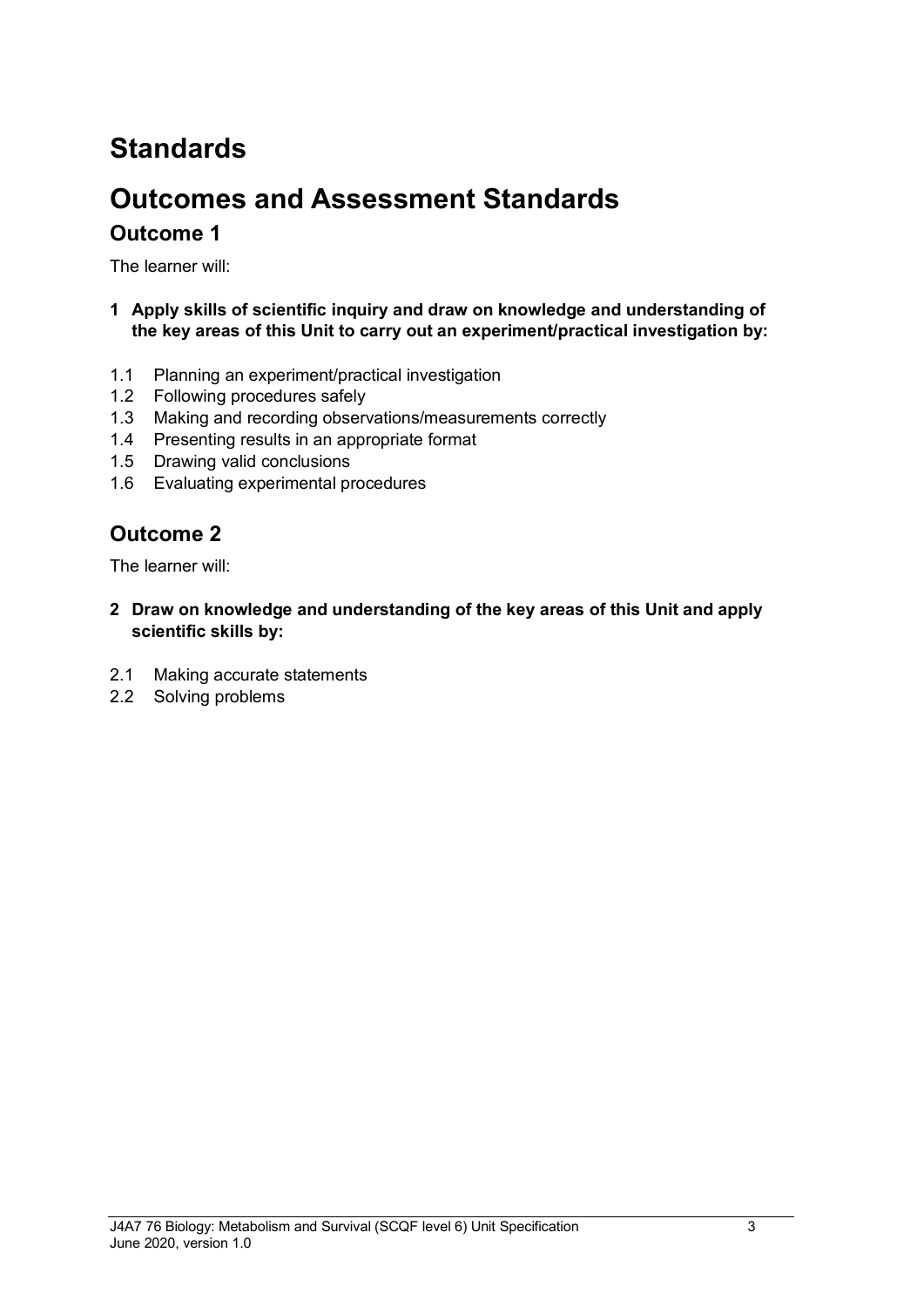## **Evidence Requirements for the Unit**

Assessors should use their professional judgement, subject knowledge and experience, and understanding of their learners, to determine the most appropriate ways to generate evidence and the conditions and contexts in which they are used.

The key areas covered in this Unit are metabolic pathways; cellular respiration; metabolic rate; metabolism in conformers and regulators; metabolism and adverse conditions; environmental control of metabolism; and genetic control of metabolism.

The following table describes the evidence for the Assessment Standards. Exemplification of assessment is provided in *Unit Assessment Support*.

| <b>Assessment Standard</b>                                  | <b>Evidence required</b>                                                                                                                                                                                                                                                                                                                |
|-------------------------------------------------------------|-----------------------------------------------------------------------------------------------------------------------------------------------------------------------------------------------------------------------------------------------------------------------------------------------------------------------------------------|
| Planning an experiment                                      | The plan must include:                                                                                                                                                                                                                                                                                                                  |
|                                                             | a clear statement of the aim<br>a hypothesis<br>a dependent and independent variable<br>variables to be kept constant<br>measurements/observations to be made<br>the equipment/materials<br>a clear and detailed description of how the<br>experiment/practical investigation should be<br>carried out, including safety considerations |
| Following procedures safely                                 | The learner must be seen to follow procedures<br>safely.                                                                                                                                                                                                                                                                                |
| Making and recording<br>observations/measurements correctly | The raw data must be collated in a relevant<br>format, for example a table.                                                                                                                                                                                                                                                             |
| Presenting results in an appropriate<br>format              | One format from: bar graph or line graph.                                                                                                                                                                                                                                                                                               |
| Drawing a valid conclusion                                  | Must include reference to the aim and be<br>supported by the results.                                                                                                                                                                                                                                                                   |
| Evaluating experimental procedures                          | Provide one evaluative statement about the<br>procedures used and suggest one improvement<br>for the experiment.<br>or<br>Provide two evaluative statements about the<br>procedures used.<br>or<br>Suggest two improvements for the experiment.                                                                                         |
|                                                             | Appropriate justification must also be provided,<br>whichever option is chosen.                                                                                                                                                                                                                                                         |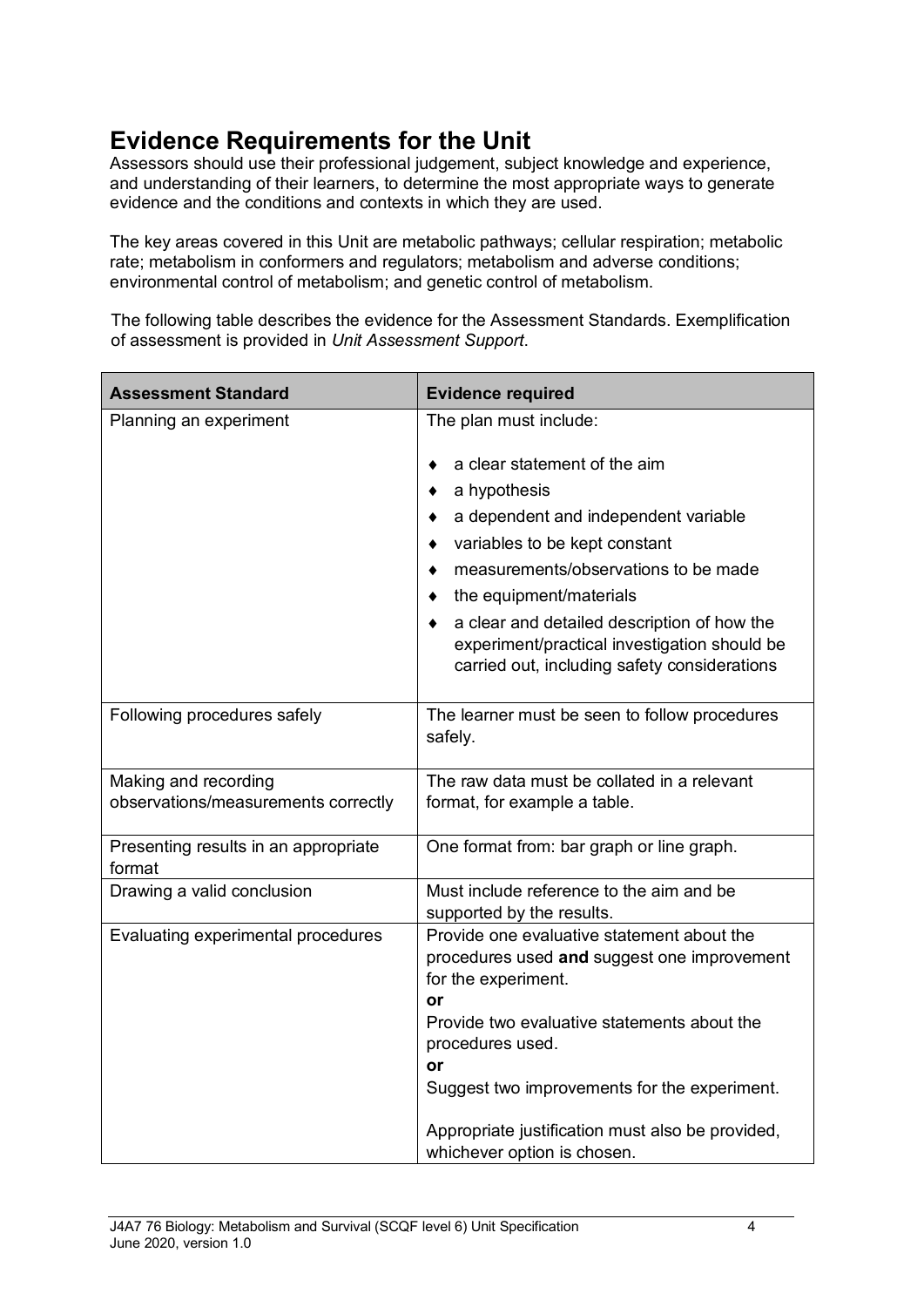| <b>Assessment Standard</b>                         | <b>Evidence required</b>                                                                                    |  |
|----------------------------------------------------|-------------------------------------------------------------------------------------------------------------|--|
| Making accurate statements and<br>solving problems | Achieve at least 50% of the total marks available<br>in a holistic assessment.                              |  |
|                                                    | A holistic assessment must include:                                                                         |  |
|                                                    | an appropriate number of opportunities to<br>٠<br>make accurate statements for each key area<br>of the Unit |  |
|                                                    | at least one opportunity to demonstrate each<br>of the following problem-solving skills:                    |  |
|                                                    | - make generalisations/predictions                                                                          |  |
|                                                    | — select information                                                                                        |  |
|                                                    | process information, including<br>calculations, as appropriate                                              |  |
|                                                    | - analyse information                                                                                       |  |

### **Assessment Standard thresholds**

#### **Outcome 1**

Learners are not required to show full mastery of the Assessment Standards to achieve Outcome 1. Instead, five out of the six Assessment Standards for Outcome 1 must be met to achieve a pass. Learners must be given the opportunity to meet all Assessment Standards.

### **Outcome 2**

Learners are assessed using a holistic assessment that assesses Assessment Standards 2.1 and 2.2. To gain a pass for Outcome 2, learners must achieve 50% or more of the total marks available in the assessment.

### **Transfer of evidence**

Evidence for the achievement of Outcome 1 for this Unit can be used as evidence for the achievement of Outcome 1 in the SCQF level 6 Units: Biology: DNA and the Genome (J4A6 76) and Biology: Sustainability and Interdependence (J4A8 76).

Evidence for the achievement of Outcome 2 for this Unit is **not** transferable between the SCQF level 6 Units: Biology: DNA and the Genome (J4A6 76) and Biology: Sustainability and Interdependence (J4A8 76).

### **Re-assessment**

SQA's guidance on re-assessment is that there should only be one or, in exceptional circumstances, two re-assessment opportunities. Re-assessment must be carried out under the same conditions as the original assessment.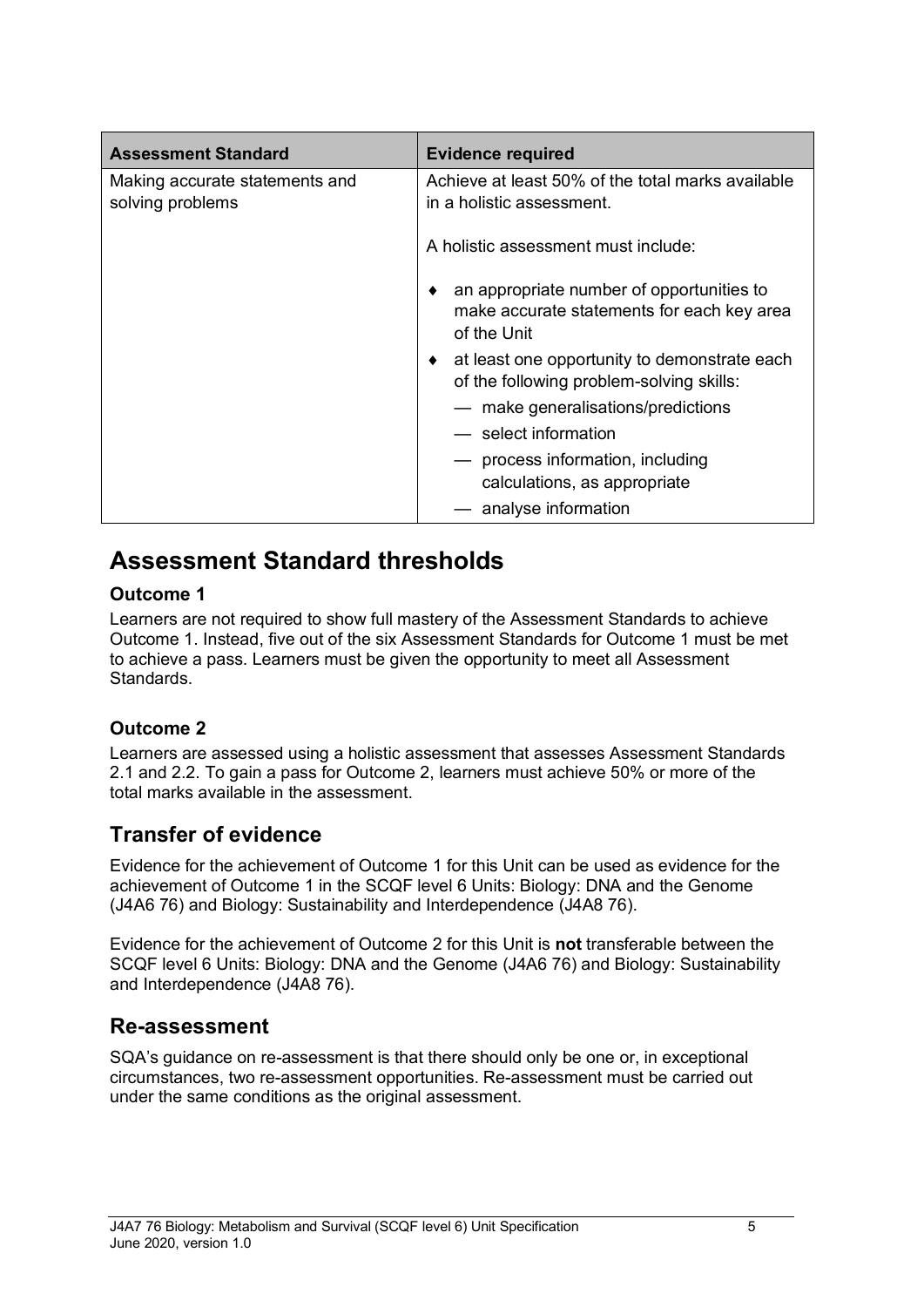#### **Outcome 1**

Learners can re-draft their original Outcome 1 report or carry out a new experiment/practical investigation.

#### **Outcome 2**

Learners must have a full re-assessment opportunity, ie a holistic assessment. To achieve Outcome 2, learners must achieve 50% of the total marks available in the re-assessment.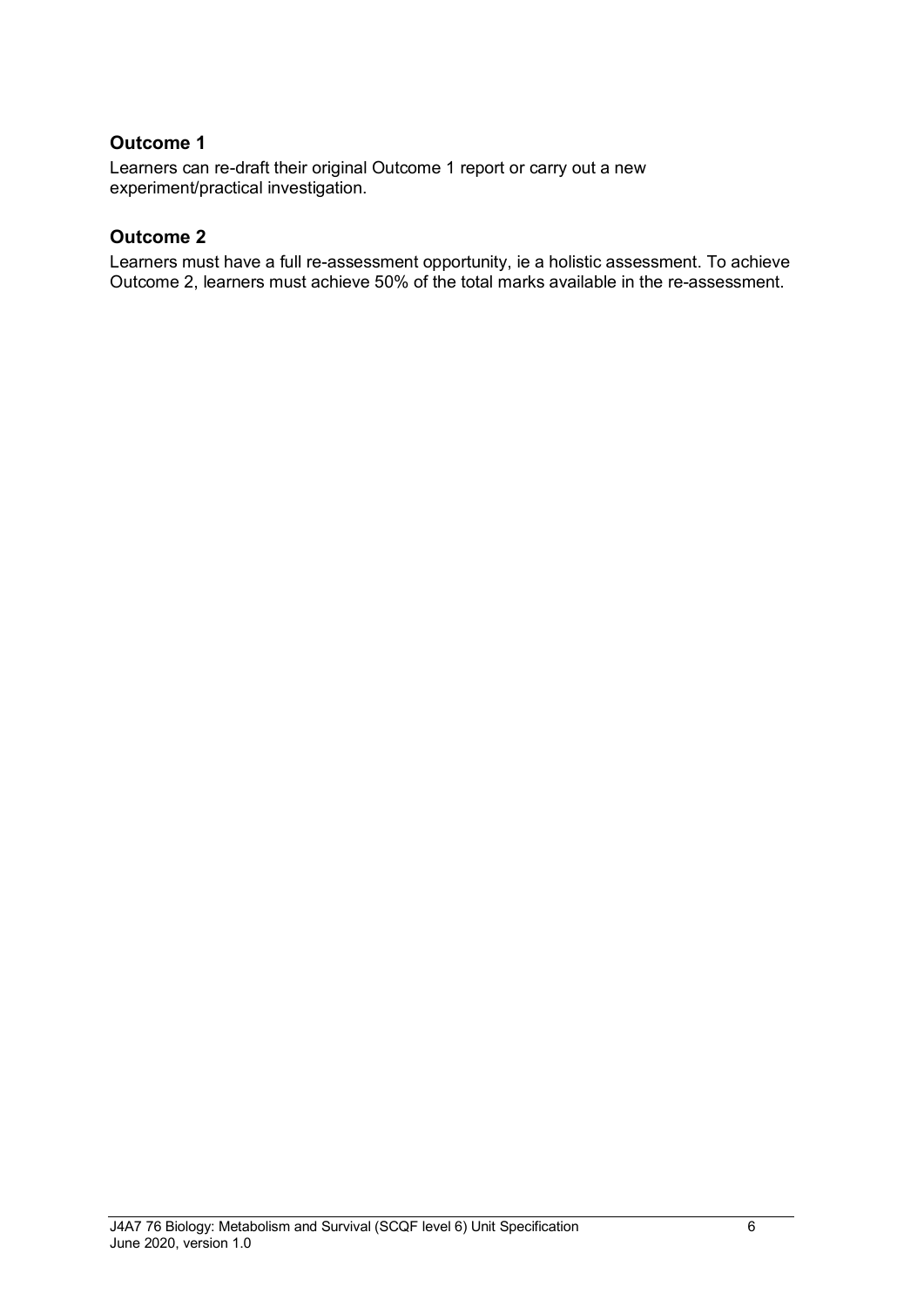## **Development of skills for learning, skills for life and skills for work**

It is expected that learners will develop broad, generic skills through this Unit. The skills that learners will be expected to improve on and develop through the Unit are based on SQA's *Skills Framework: Skills for Learning, Skills for Life and Skills for Work* and drawn from the main skills areas listed below. These must be built into the Unit where there are appropriate opportunities.

#### **1 Literacy**

1.2 Writing

#### **2 Numeracy**

- 2.1 Number processes
- 2.2 Money, time and measurement
- 2.3 Information handling

#### **5 Thinking skills**

- 5.3 Applying
- 5.4 Analysing and evaluating
- 5.5 Creating

Amplification of these is given in SQA's *Skills Framework: Skills for Learning, Skills for Life and Skills for Work.* The level of these skills should be at the same SCQF level of the Unit and be consistent with the SCQF level descriptor. Further information on building in skills for learning, skills for life and skills for work is given in the Appendix: *Unit Support Notes.*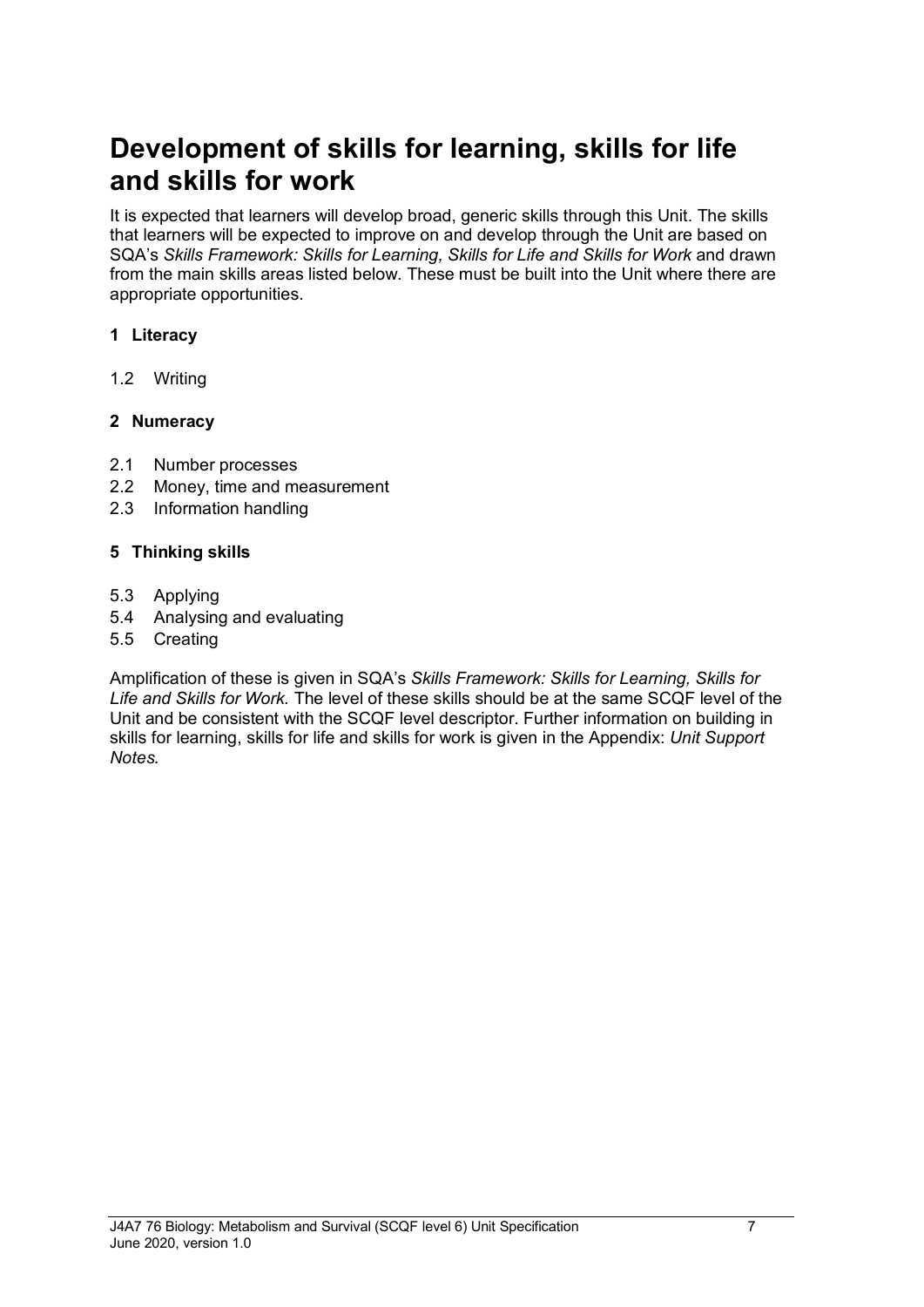# **Appendix: Unit Support Notes Introduction**

These support notes are not mandatory. They provide advice and guidance on approaches to delivering and assessing this Unit. They are intended for teachers and lecturers who are delivering this Unit. They should be read in conjunction with:

♦ *Unit Assessment Support* 

## **Developing skills, knowledge and understanding**

Teachers and lecturers are free to select the skills, knowledge, understanding and contexts that are most appropriate for delivery in their centres.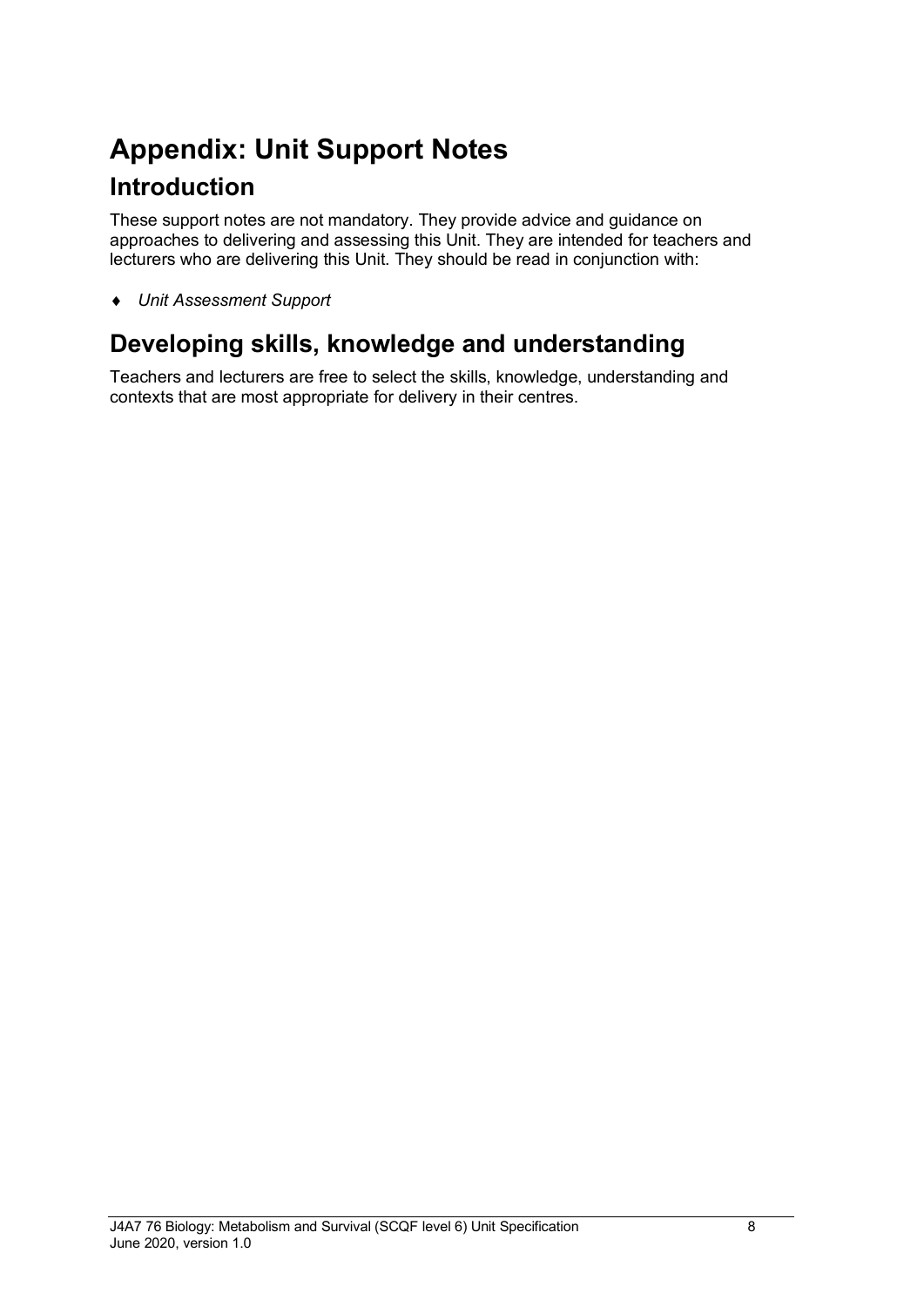# **Approaches to learning and teaching**

| <b>Metabolism and survival</b>                                                                                                                                                                                                                                     |                                                              |                                                                                                                                                        |
|--------------------------------------------------------------------------------------------------------------------------------------------------------------------------------------------------------------------------------------------------------------------|--------------------------------------------------------------|--------------------------------------------------------------------------------------------------------------------------------------------------------|
| <b>Key areas</b>                                                                                                                                                                                                                                                   | Depth of knowledge required                                  | <b>Suggested learning activities</b>                                                                                                                   |
| 1 Metabolic pathways<br>(a) Metabolic pathways are integrated and<br>controlled pathways of enzyme-catalysed<br>reactions within a cell.                                                                                                                           |                                                              |                                                                                                                                                        |
| Metabolic pathways can have reversible<br>steps, irreversible steps and alternative<br>routes.                                                                                                                                                                     |                                                              |                                                                                                                                                        |
| Reactions within metabolic pathways can<br>be anabolic or catabolic. Anabolic<br>reactions build up large molecules from<br>small molecules and require energy.<br>Catabolic reactions break down large<br>molecules into smaller molecules and<br>release energy. |                                                              |                                                                                                                                                        |
| (b) Protein pores, pumps and enzymes are<br>embedded in membranes.                                                                                                                                                                                                 | No requirement to know details of sodium-<br>potassium pump. |                                                                                                                                                        |
| (c) Metabolic pathways are controlled by<br>the presence or absence of particular<br>enzymes and the regulation of the rate of<br>reaction of key enzymes.                                                                                                         |                                                              | Carry out enzyme induction experiments,<br>such as the breakdown of ONPG by beta<br>galactosidase in $E$ . coli, with lactose acting<br>as an inducer. |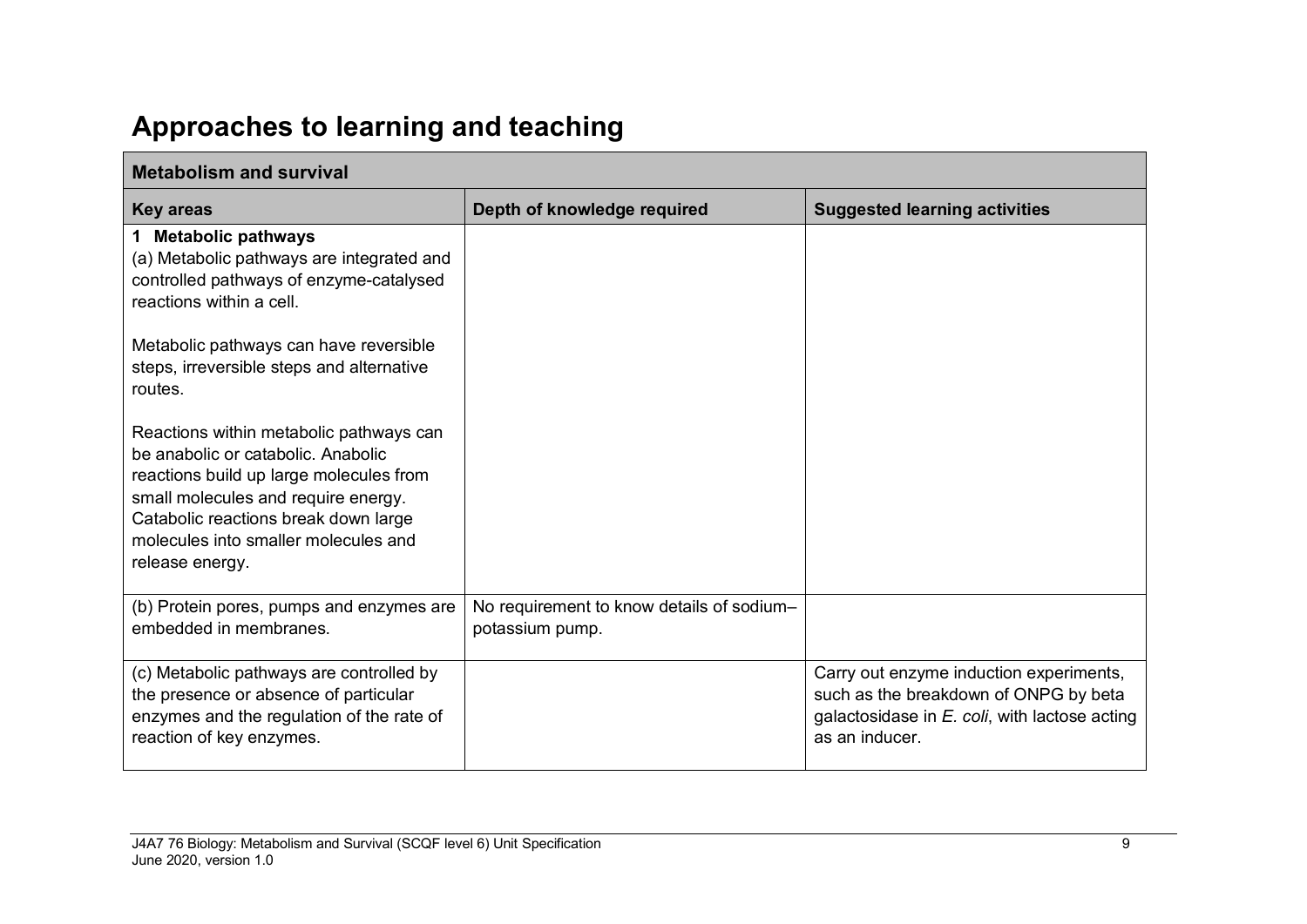| <b>Metabolism and survival</b>                                                                                                                                      |                                                                                                                                                                                                                                                          |                                                                                                                            |
|---------------------------------------------------------------------------------------------------------------------------------------------------------------------|----------------------------------------------------------------------------------------------------------------------------------------------------------------------------------------------------------------------------------------------------------|----------------------------------------------------------------------------------------------------------------------------|
| <b>Key areas</b>                                                                                                                                                    | Depth of knowledge required                                                                                                                                                                                                                              | <b>Suggested learning activities</b>                                                                                       |
| Induced fit and the role of the active site of<br>an enzyme in affecting activation energy<br>and the affinity of the substrate and<br>products for the active site | Induced fit occurs when the active site<br>changes shape to better fit the substrate<br>after the substrate binds.                                                                                                                                       |                                                                                                                            |
| The effects of substrate and product<br>concentration on the direction and rate of<br>enzyme reactions                                                              | The substrate molecule(s) has a high<br>affinity for the active site and the<br>subsequent products have a low affinity,<br>allowing them to leave the active site.<br>Some metabolic reactions are reversible<br>and the presence of a substrate or the | Carry out activation energy experiments,<br>comparing heat, manganese dioxide and<br>catalase action on hydrogen peroxide. |
|                                                                                                                                                                     | removal of a product will drive a sequence<br>of reactions in a particular direction.                                                                                                                                                                    | Carry out experiments on the effect of<br>increasing substrate concentration on<br>reactions. Examples could include using |
| Control of metabolic pathways through<br>competitive, non-competitive and feedback<br>inhibition of enzymes                                                         | Competitive inhibitors bind at the active<br>site, preventing the substrate from binding.<br>Competitive inhibition can be reversed by                                                                                                                   | hydrogen peroxide and adding filter paper<br>discs soaked in catalase.                                                     |
|                                                                                                                                                                     | increasing substrate concentration.                                                                                                                                                                                                                      | Carry out experiments on the effect of<br>inhibitors on reactions. Examples could                                          |
|                                                                                                                                                                     | Non-competitive inhibitors bind away from<br>the active site but change the shape of the<br>active site, preventing the substrate from<br>binding. Non-competitive inhibition cannot<br>be reversed by increasing substrate<br>concentration.            | include the inhibition of beta galactosidase<br>by galactose and its reversal by increasing<br><b>ONPG</b> concentration.  |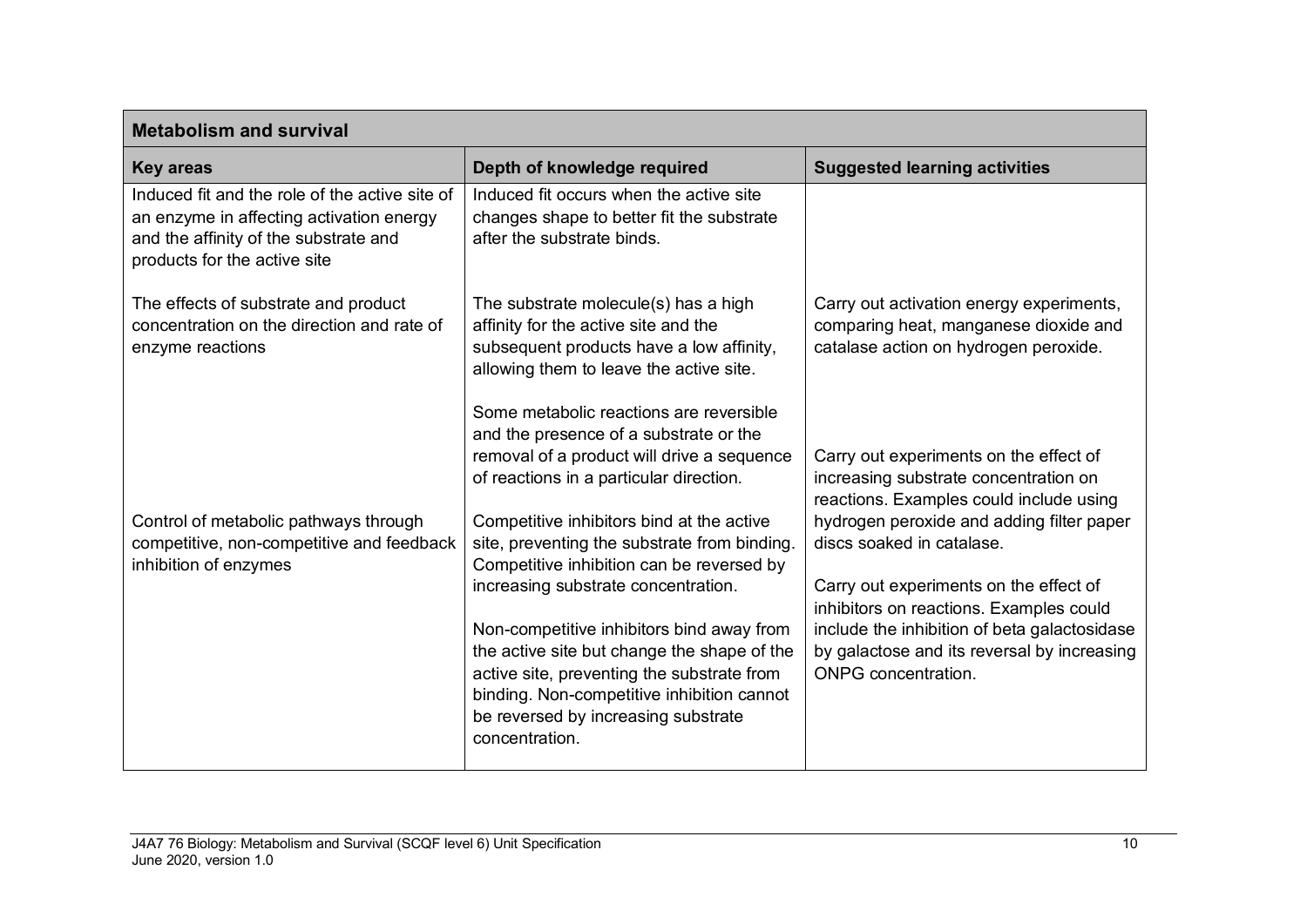| <b>Metabolism and survival</b>                                                                                                                                                                                                                                                 |                                                                                                                                                                                                                                                           |                                                                                                        |
|--------------------------------------------------------------------------------------------------------------------------------------------------------------------------------------------------------------------------------------------------------------------------------|-----------------------------------------------------------------------------------------------------------------------------------------------------------------------------------------------------------------------------------------------------------|--------------------------------------------------------------------------------------------------------|
| <b>Key areas</b>                                                                                                                                                                                                                                                               | Depth of knowledge required                                                                                                                                                                                                                               | <b>Suggested learning activities</b>                                                                   |
|                                                                                                                                                                                                                                                                                | Feedback inhibition occurs when the<br>end-product in the metabolic pathway<br>reaches a critical concentration. The<br>end-product then inhibits an earlier<br>enzyme, blocking the pathway, and so<br>prevents further synthesis of the<br>end-product. | Carry out experiments on end-product<br>inhibition using phosphatase and<br>phenolphthalein phosphate. |
| 2 Cellular respiration<br>(a) Metabolic pathways of cellular<br>respiration<br>Glycolysis is the breakdown of glucose to                                                                                                                                                       |                                                                                                                                                                                                                                                           | Carry out experiments using different<br>sugars as respiratory substrates for yeast.                   |
| pyruvate in the cytoplasm.<br>ATP is required for the phosphorylation of<br>glucose and intermediates during the<br>energy investment phase of glycolysis.<br>This leads to the generation of more ATP<br>during the energy pay-off stage and<br>results in a net gain of ATP. |                                                                                                                                                                                                                                                           | Carry out experiments using<br>glucose-1-phosphate (a phosphorylated<br>form of glucose).              |
| In aerobic conditions, pyruvate is broken<br>down to an acetyl group that combines<br>with coenzyme A forming acetyl coenzyme<br>Α.                                                                                                                                            |                                                                                                                                                                                                                                                           |                                                                                                        |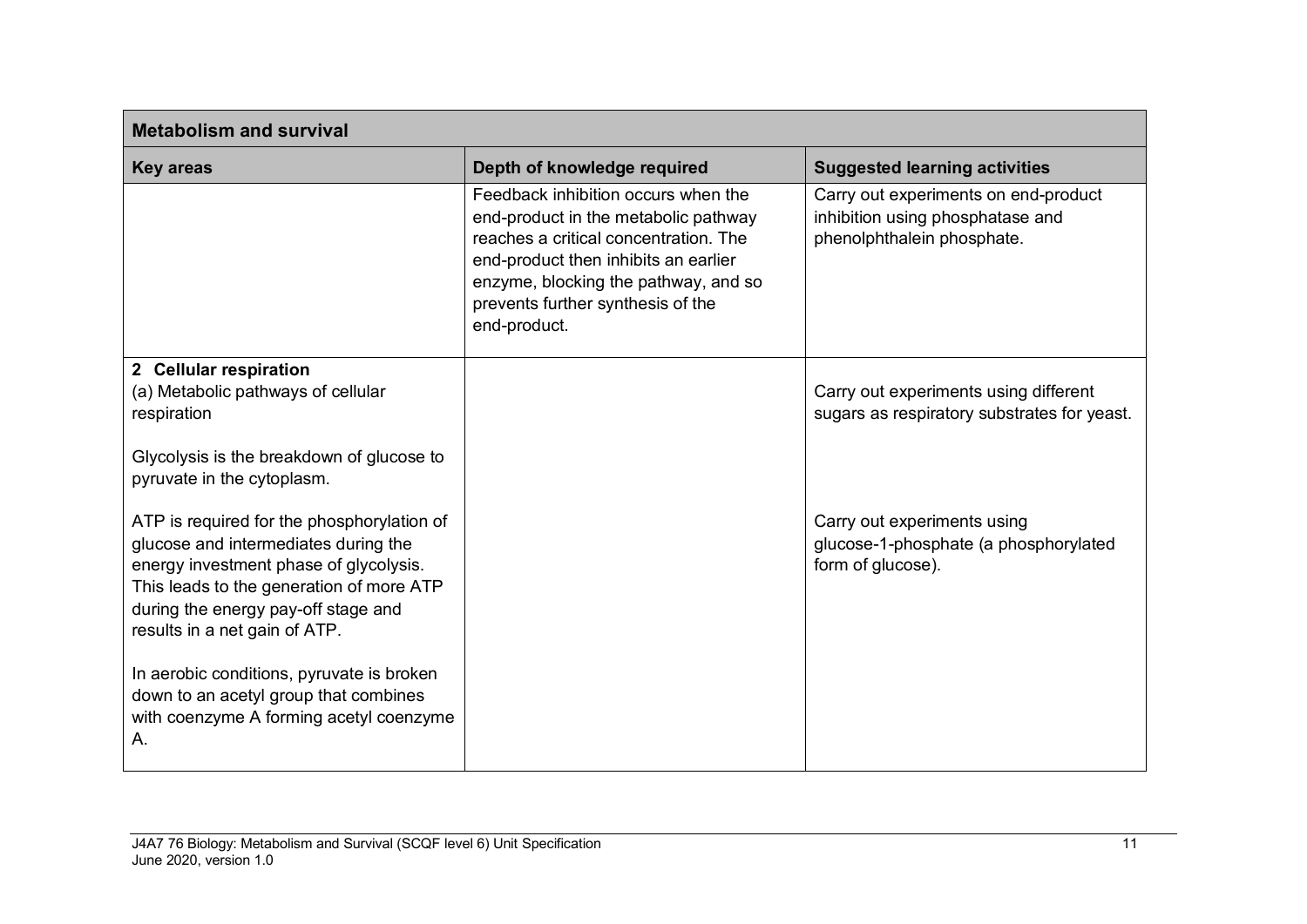| <b>Metabolism and survival</b>                                                                                                                                                                                                                                                                             |                                                                                                                  |                                                                                                                                                  |
|------------------------------------------------------------------------------------------------------------------------------------------------------------------------------------------------------------------------------------------------------------------------------------------------------------|------------------------------------------------------------------------------------------------------------------|--------------------------------------------------------------------------------------------------------------------------------------------------|
| <b>Key areas</b>                                                                                                                                                                                                                                                                                           | Depth of knowledge required                                                                                      | <b>Suggested learning activities</b>                                                                                                             |
| In the citric acid cycle the acetyl group<br>from acetyl coenzyme A combines with<br>oxaloacetate to form citrate. During a<br>series of enzyme-controlled steps, citrate<br>is gradually converted back into<br>oxaloacetate, which results in the<br>generation of ATP and release of carbon<br>dioxide. |                                                                                                                  | Research how Hans Krebs discovered the<br>citric acid cycle.                                                                                     |
| The citric acid cycle occurs in the matrix of<br>the mitochondria.                                                                                                                                                                                                                                         |                                                                                                                  |                                                                                                                                                  |
| Dehydrogenase enzymes remove<br>hydrogen ions and electrons and pass<br>them to the coenzyme NAD, forming<br>NADH. This occurs in both glycolysis and<br>the citric acid cycle.                                                                                                                            |                                                                                                                  | Carry out experiments on the inhibition of<br>the citric acid cycle by malonic acid using<br>DCPIP as an indicator of dehydrogenase<br>activity. |
| The hydrogen ions and electrons from<br>NADH are passed to the electron transport<br>chain on the inner mitochondrial<br>membrane.                                                                                                                                                                         |                                                                                                                  | Carry out experiments with yeast<br>dehydrogenase using resazurin dye as an<br>indicator.                                                        |
| (b) ATP synthesis - electrons are passed<br>along the electron transport chain,<br>releasing energy.                                                                                                                                                                                                       | The electron transport chain is a series of<br>carrier proteins attached to the inner<br>mitochondrial membrane. |                                                                                                                                                  |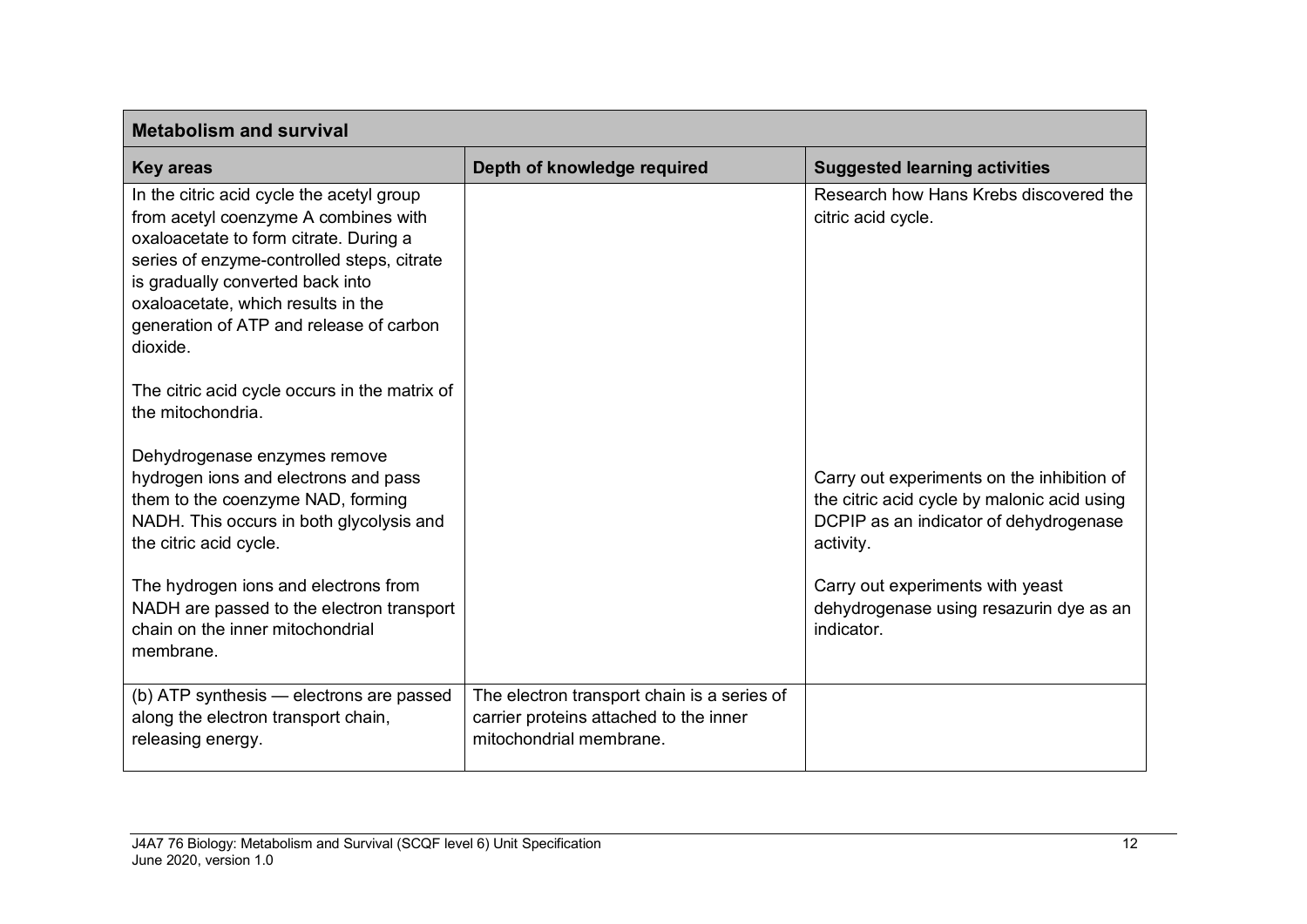| <b>Metabolism and survival</b>                                                                                                                                                                             |                                                                              |                                                                                                         |
|------------------------------------------------------------------------------------------------------------------------------------------------------------------------------------------------------------|------------------------------------------------------------------------------|---------------------------------------------------------------------------------------------------------|
| <b>Key areas</b>                                                                                                                                                                                           | Depth of knowledge required                                                  | <b>Suggested learning activities</b>                                                                    |
| This energy allows hydrogen ions to be<br>pumped across the inner mitochondrial<br>membrane. The flow of these jons back<br>through the membrane protein ATP<br>synthase results in the production of ATP. |                                                                              |                                                                                                         |
| Finally, hydrogen ions and electrons<br>combine with oxygen to form water.                                                                                                                                 |                                                                              |                                                                                                         |
| (c) Fermentation                                                                                                                                                                                           |                                                                              |                                                                                                         |
| In the absence of oxygen, fermentation<br>takes place in the cytoplasm.                                                                                                                                    |                                                                              |                                                                                                         |
| In animal cells, pyruvate is converted to<br>lactate in a reversible reaction.                                                                                                                             |                                                                              |                                                                                                         |
| In plants and yeast, ethanol and carbon<br>dioxide are produced in an irreversible<br>reaction.                                                                                                            |                                                                              |                                                                                                         |
| Fermentation results in much less ATP<br>being produced than in aerobic respiration.                                                                                                                       |                                                                              |                                                                                                         |
| (d) The role of ATP in the transfer of<br>energy                                                                                                                                                           | ATP is used to transfer energy to cellular<br>processes that require energy. | Carry out experiments on ATP-dependent<br>reactions, such as luminescent reactions<br>using luciferase. |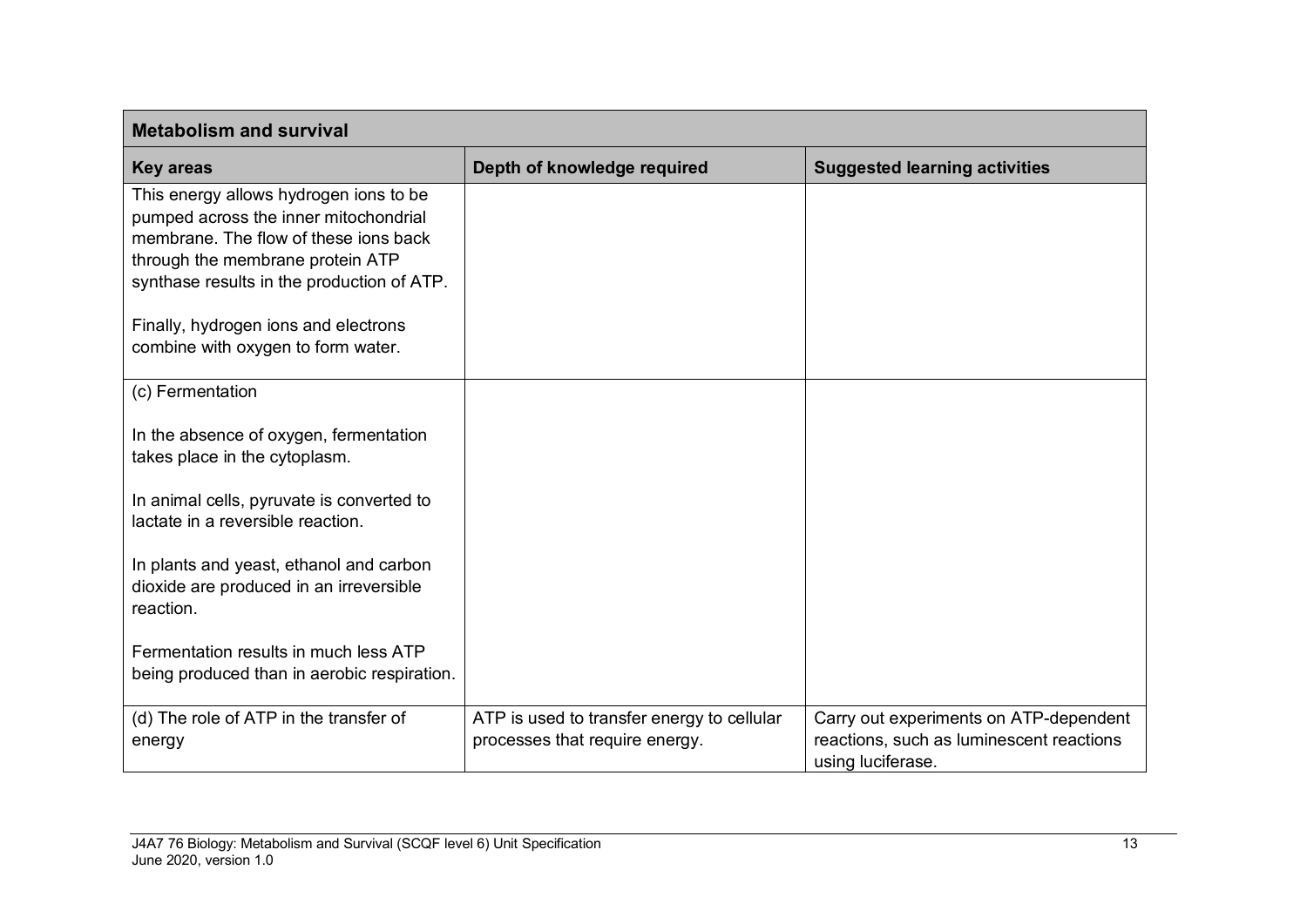| <b>Metabolism and survival</b>                                                                                                                                      |                                                                                                                                                                                                                                                                                                                                        |                                                                                                                                                                      |
|---------------------------------------------------------------------------------------------------------------------------------------------------------------------|----------------------------------------------------------------------------------------------------------------------------------------------------------------------------------------------------------------------------------------------------------------------------------------------------------------------------------------|----------------------------------------------------------------------------------------------------------------------------------------------------------------------|
| <b>Key areas</b>                                                                                                                                                    | Depth of knowledge required                                                                                                                                                                                                                                                                                                            | <b>Suggested learning activities</b>                                                                                                                                 |
| 3 Metabolic rate<br>(a) Measurement of oxygen consumption,<br>carbon dioxide and heat production to<br>compare metabolic rates                                      | Metabolic rate can be measured using<br>respirometers, oxygen probes, carbon<br>dioxide probes and calorimeters.                                                                                                                                                                                                                       | Use simple respirometers to measure<br>metabolic rate.<br>Carry out experiments to measure<br>metabolic rate using oxygen, carbon<br>dioxide and temperature probes. |
| (b) Organisms with high metabolic rates<br>require more efficient delivery of oxygen to<br>cells.                                                                   | Birds and mammals have higher metabolic<br>rates than reptiles and amphibians, which, in<br>turn, have higher metabolic rates than fish.                                                                                                                                                                                               |                                                                                                                                                                      |
| Comparative anatomy and physiology of<br>heart chambers and circulatory systems in<br>amphibians, reptiles, mammals and birds,<br>and heart and circulation in fish | Birds and mammals have a complete<br>double circulatory system, consisting of<br>two atria and two ventricles. Amphibians<br>and most reptiles have an incomplete<br>double circulatory system, consisting of<br>two atria and one ventricle. Fish have a<br>single circulatory system, consisting of one<br>atrium and one ventricle. |                                                                                                                                                                      |
|                                                                                                                                                                     | Complete double circulatory systems<br>enable higher metabolic rates to be<br>maintained. There is no mixing of<br>oxygenated and deoxygenated blood and<br>the oxygenated blood can be pumped out<br>at a higher pressure. This enables more<br>efficient oxygen delivery to cells.                                                   |                                                                                                                                                                      |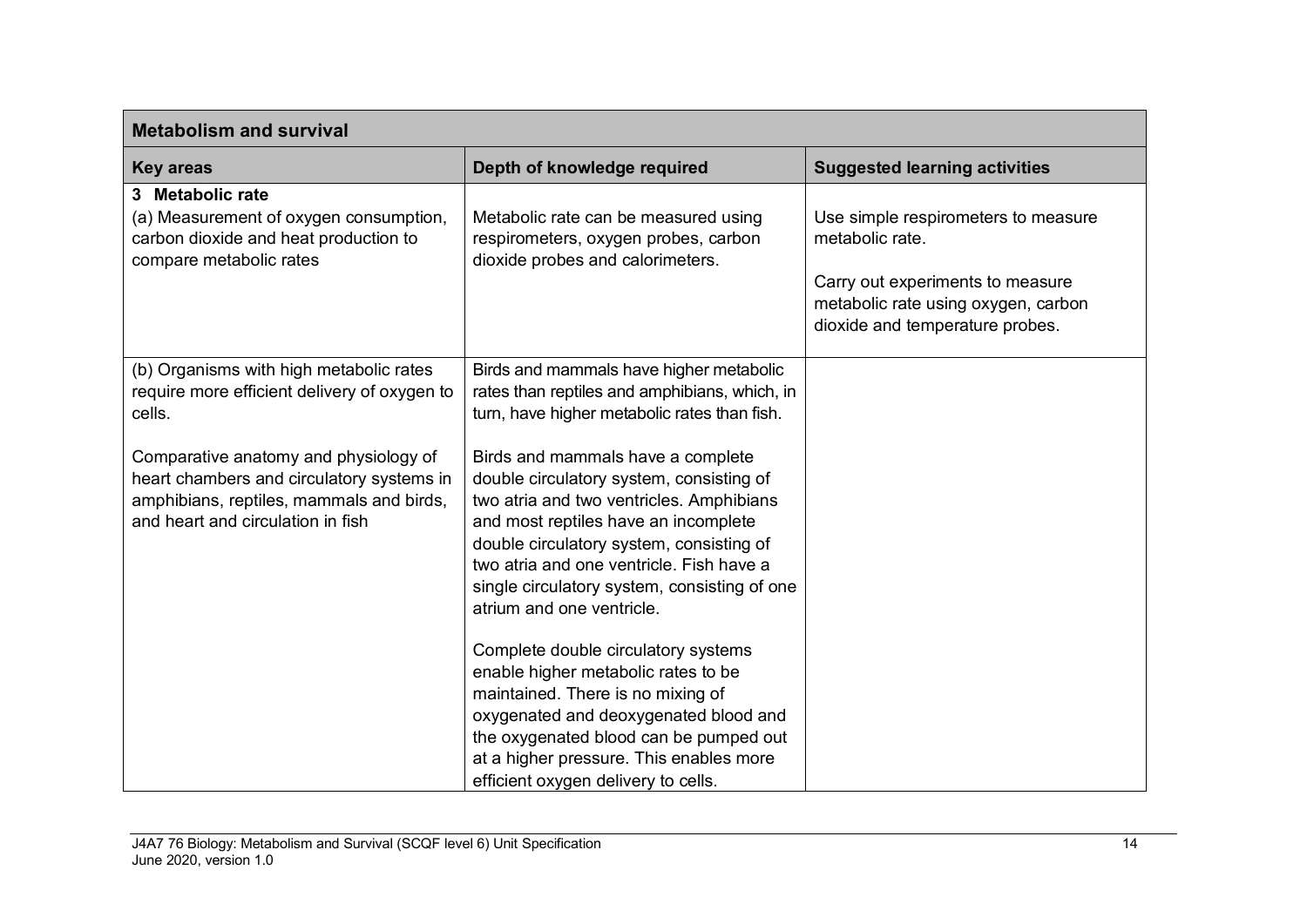| <b>Metabolism and survival</b>                                                                                                                                                                                                                    |                                                                                                                                                 |                                                                                                                                                                                  |
|---------------------------------------------------------------------------------------------------------------------------------------------------------------------------------------------------------------------------------------------------|-------------------------------------------------------------------------------------------------------------------------------------------------|----------------------------------------------------------------------------------------------------------------------------------------------------------------------------------|
| <b>Key areas</b>                                                                                                                                                                                                                                  | Depth of knowledge required                                                                                                                     | <b>Suggested learning activities</b>                                                                                                                                             |
| 4 Metabolism in conformers and<br>regulators<br>(a) The ability of an organism to maintain<br>its metabolic rate is affected by external<br>abiotic factors.                                                                                      | Abiotic factors — temperature, salinity and<br>pH                                                                                               |                                                                                                                                                                                  |
| (b) Conformers' internal environment is<br>dependent upon external environment.<br>Conformers use behavioural responses to<br>maintain optimum metabolic rate.<br>Conformers have low metabolic costs and<br>a narrow range of ecological niches. | Behavioural responses by conformers<br>allow them to tolerate variation in their<br>external environment to maintain optimum<br>metabolic rate. | Research the response of a conformer to<br>a change in an environmental factor.<br>Compare marine and estuarine<br>invertebrates and their response to<br>variation in salinity. |
| (c) Regulators maintain their internal<br>environment regardless of external<br>environment.                                                                                                                                                      |                                                                                                                                                 |                                                                                                                                                                                  |
| Regulators use metabolism to control their<br>internal environment, which increases the<br>range of possible ecological niches.                                                                                                                   |                                                                                                                                                 |                                                                                                                                                                                  |
| This regulation requires energy to achieve<br>homeostasis. This increases their<br>metabolic costs.                                                                                                                                               |                                                                                                                                                 |                                                                                                                                                                                  |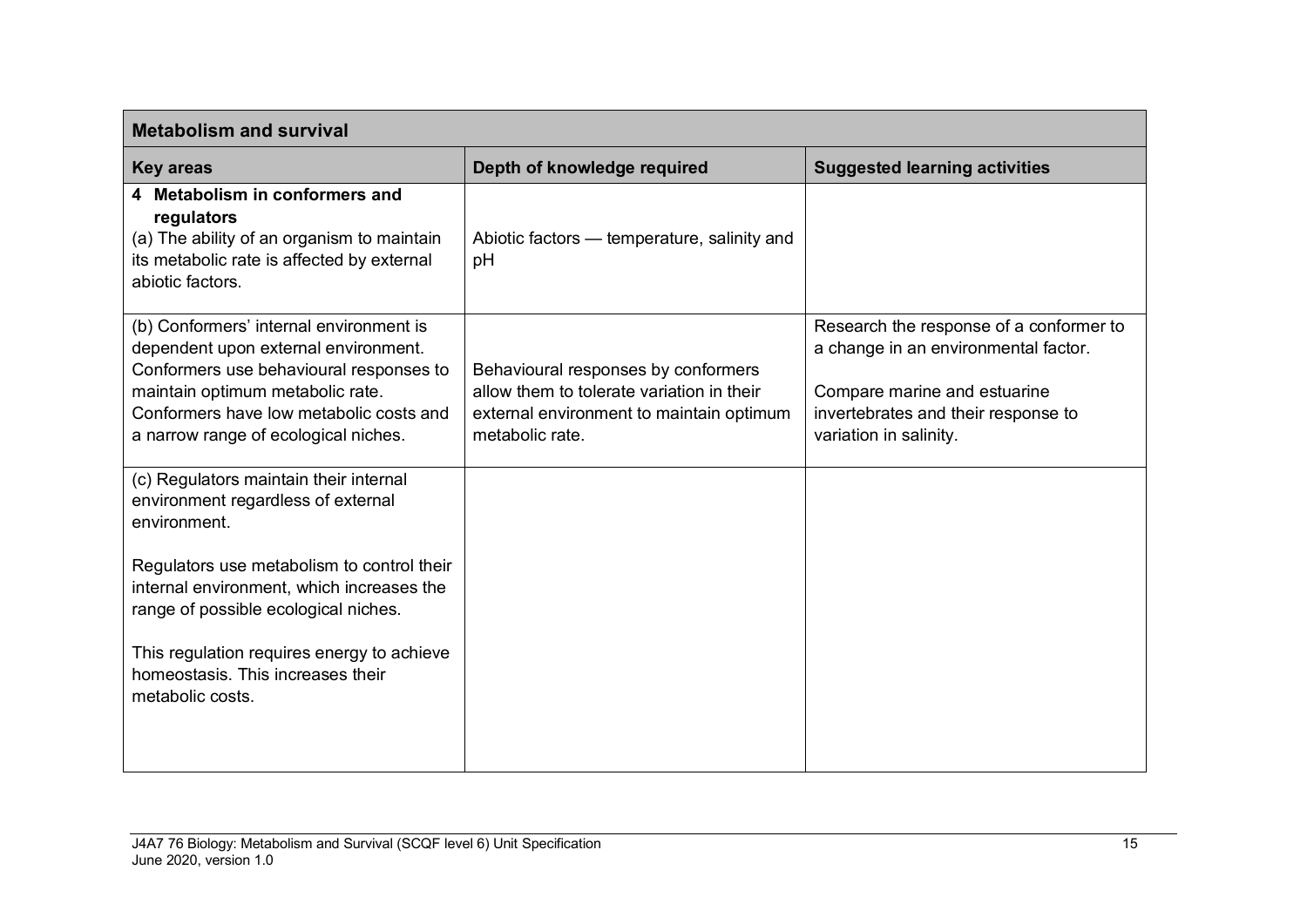| <b>Metabolism and survival</b>                                                                                          |                                                                                                                                                                      |                                                                                                                          |
|-------------------------------------------------------------------------------------------------------------------------|----------------------------------------------------------------------------------------------------------------------------------------------------------------------|--------------------------------------------------------------------------------------------------------------------------|
| <b>Key areas</b>                                                                                                        | Depth of knowledge required                                                                                                                                          | <b>Suggested learning activities</b>                                                                                     |
| (d) Thermoregulation by negative<br>feedback - the role of the hypothalamus,<br>nerves and effectors                    | The hypothalamus is the temperature<br>monitoring centre.                                                                                                            |                                                                                                                          |
|                                                                                                                         | Information is communicated by electrical<br>impulses through nerves to the effectors,<br>which bring about corrective responses to<br>return temperature to normal. |                                                                                                                          |
| The role of corrective responses to an<br>increase in body temperature - sweating,<br>vasodilation of blood vessels and | Sweating — body heat used to evaporate<br>water in the sweat, cooling the skin.                                                                                      | Carry out experiments using thermistors or<br>infrared thermometers on skin temperature<br>and its regulation in humans. |
| decreased metabolic rate                                                                                                | Vasodilation — increased blood flow to the<br>skin increases heat loss.                                                                                              |                                                                                                                          |
|                                                                                                                         | Decreased metabolic rate - less heat<br>produced.                                                                                                                    |                                                                                                                          |
| The corrective responses to a decrease in<br>body temperature - shivering,<br>vasoconstriction of blood vessels, hair   | Shivering — muscle contraction generates<br>heat.                                                                                                                    |                                                                                                                          |
| erector muscles contracting and increased<br>metabolic rate                                                             | Vasoconstriction - decreased blood flow<br>to skin decreases heat loss.                                                                                              |                                                                                                                          |
|                                                                                                                         | Hair erector muscles contract - traps<br>layer of insulating air.                                                                                                    |                                                                                                                          |
|                                                                                                                         | Increased metabolic rate - more heat<br>produced.                                                                                                                    |                                                                                                                          |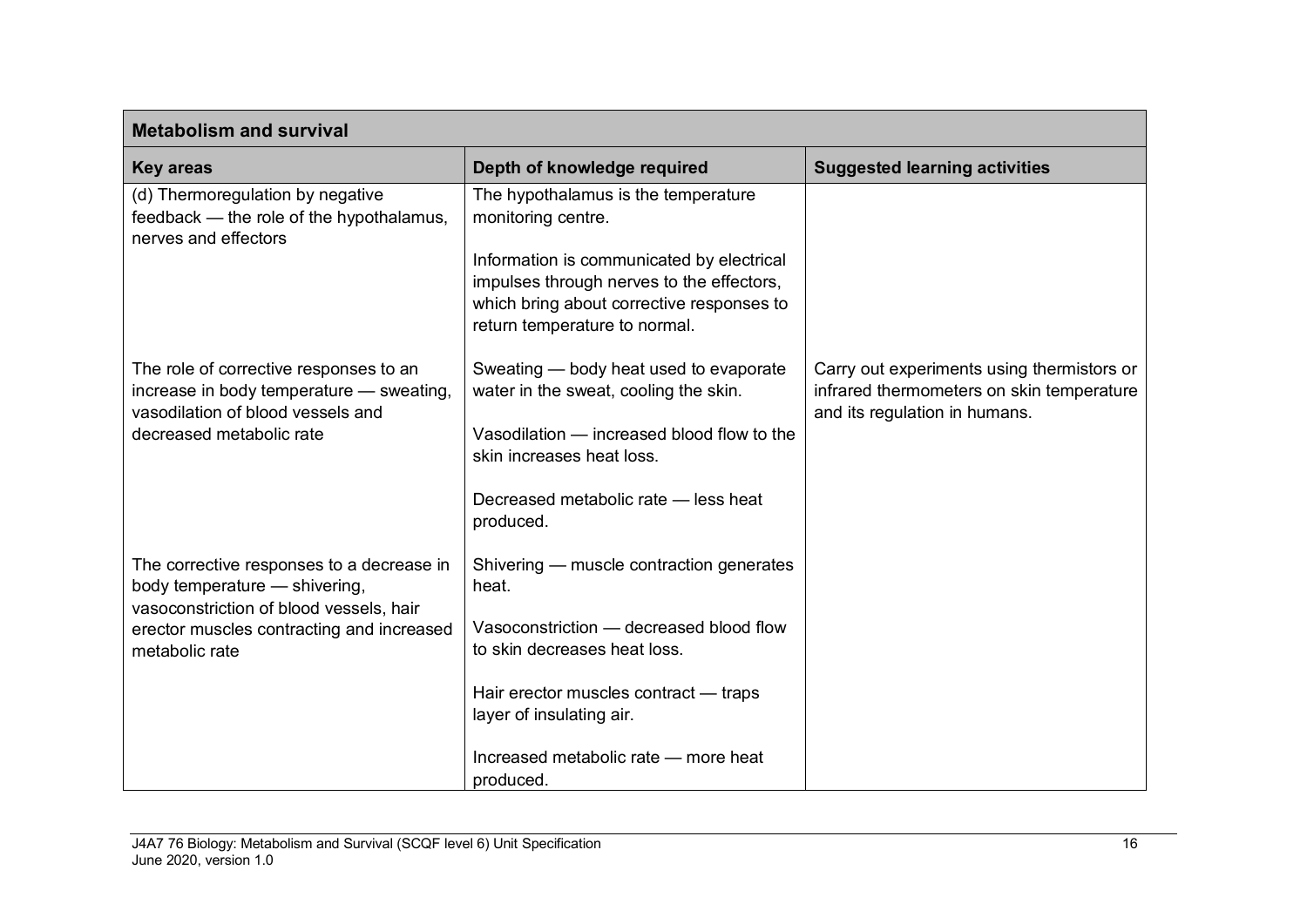| <b>Metabolism and survival</b>                                                                                                                                                                                                                                                                |                                                                                                                                                  |                                                      |
|-----------------------------------------------------------------------------------------------------------------------------------------------------------------------------------------------------------------------------------------------------------------------------------------------|--------------------------------------------------------------------------------------------------------------------------------------------------|------------------------------------------------------|
| <b>Key areas</b>                                                                                                                                                                                                                                                                              | Depth of knowledge required                                                                                                                      | <b>Suggested learning activities</b>                 |
| (e) Importance of regulating temperature<br>(thermoregulation) for optimal enzyme<br>activity and high diffusion rates to maintain<br>metabolism                                                                                                                                              |                                                                                                                                                  |                                                      |
| 5 Metabolism and adverse conditions<br>Many environments vary beyond the<br>tolerable limits for normal metabolic<br>activity for any particular organism. Some<br>animals have adapted to survive these<br>adverse conditions while others avoid<br>them.                                    |                                                                                                                                                  |                                                      |
| (a) Surviving adverse conditions by<br>dormancy<br>Dormancy is part of some organisms' life<br>cycle to allow survival during a period<br>when the costs of continued normal<br>metabolic activity would be too high. The<br>metabolic rate can be reduced during<br>dormancy to save energy. | During dormancy there is a decrease in<br>metabolic rate, heart rate, breathing rate<br>and body temperature.                                    | Research aspects of surviving adverse<br>conditions. |
| Dormancy can be predictive or<br>consequential.                                                                                                                                                                                                                                               | Predictive dormancy occurs before the<br>onset of adverse conditions.<br>Consequential dormancy occurs after the<br>onset of adverse conditions. |                                                      |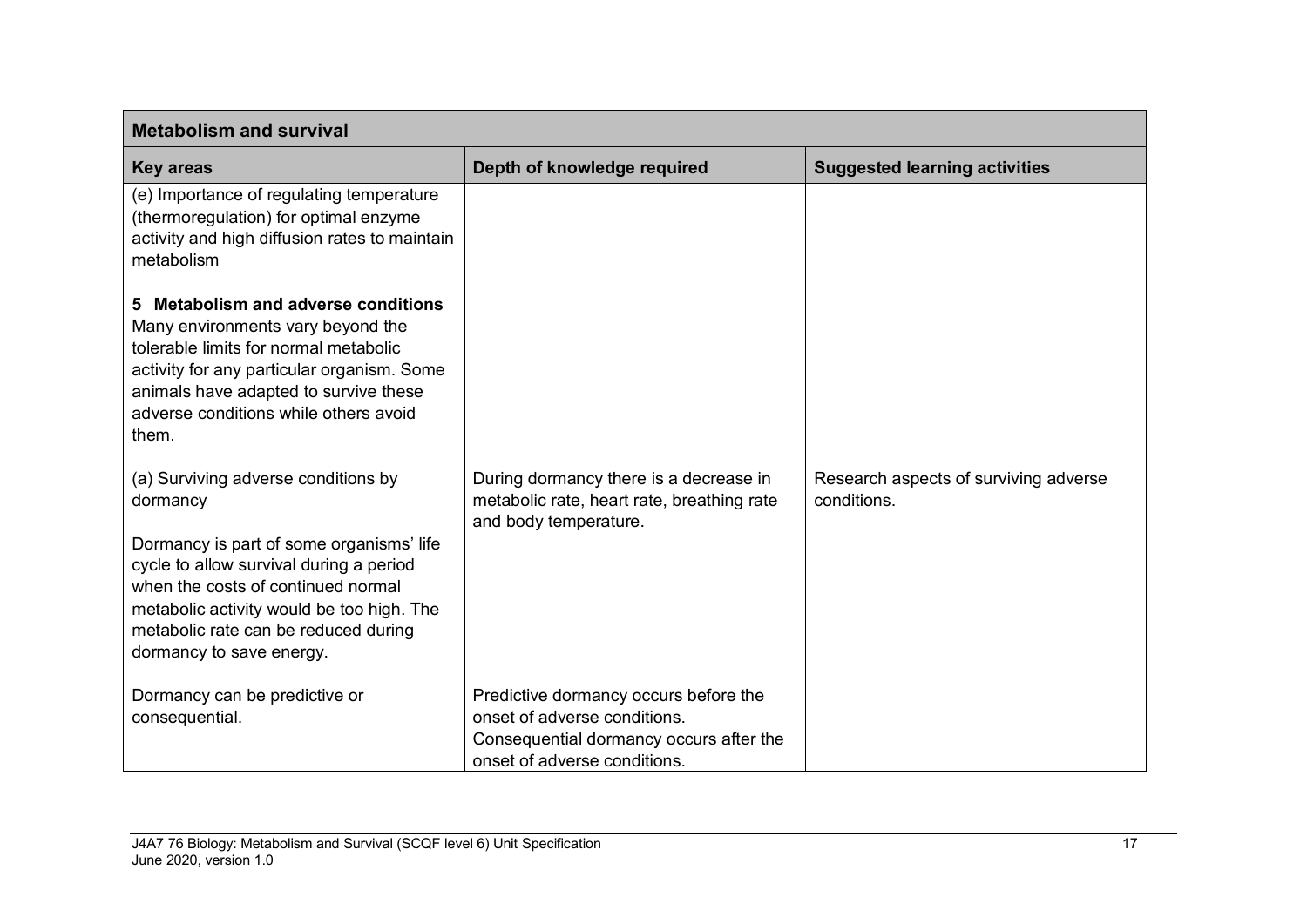| <b>Metabolism and survival</b>                                                                                                                                                                                                                        |                                                                                                        |                                                                                                                   |
|-------------------------------------------------------------------------------------------------------------------------------------------------------------------------------------------------------------------------------------------------------|--------------------------------------------------------------------------------------------------------|-------------------------------------------------------------------------------------------------------------------|
| <b>Key areas</b>                                                                                                                                                                                                                                      | Depth of knowledge required                                                                            | <b>Suggested learning activities</b>                                                                              |
| Some mammals survive during winter and<br>low temperatures by hibernating.<br>Aestivation allows survival in periods of<br>high temperature or drought. Daily torpor<br>is a period of reduced activity in some<br>animals with high metabolic rates. |                                                                                                        |                                                                                                                   |
| (b) Avoiding adverse conditions by<br>migration                                                                                                                                                                                                       |                                                                                                        | Evaluate procedures and results of studies<br>investigating triggers for migration and<br>navigation adaptations. |
| Migration avoids metabolic adversity by<br>expending energy to relocate to a more<br>suitable environment.                                                                                                                                            |                                                                                                        |                                                                                                                   |
| Migratory behaviour can be innate and<br>learned.                                                                                                                                                                                                     |                                                                                                        | Research the genetic control of migratory<br>behaviour in studies of populations of<br>birds.                     |
| Specialised techniques are used to study<br>long-distance migration.                                                                                                                                                                                  | Examples of specialist techniques are<br>satellite tracking and leg rings.                             |                                                                                                                   |
| 6 Environmental control of metabolism                                                                                                                                                                                                                 | Micro-organisms use a wide variety of                                                                  |                                                                                                                   |
| Micro-organisms are archaea, bacteria<br>and some species of eukaryotes.                                                                                                                                                                              | substrates for metabolism and produce a<br>range of products from their metabolic<br>pathways.         |                                                                                                                   |
|                                                                                                                                                                                                                                                       | Micro-organisms are used because of their<br>adaptability, ease of cultivation and speed<br>of growth. |                                                                                                                   |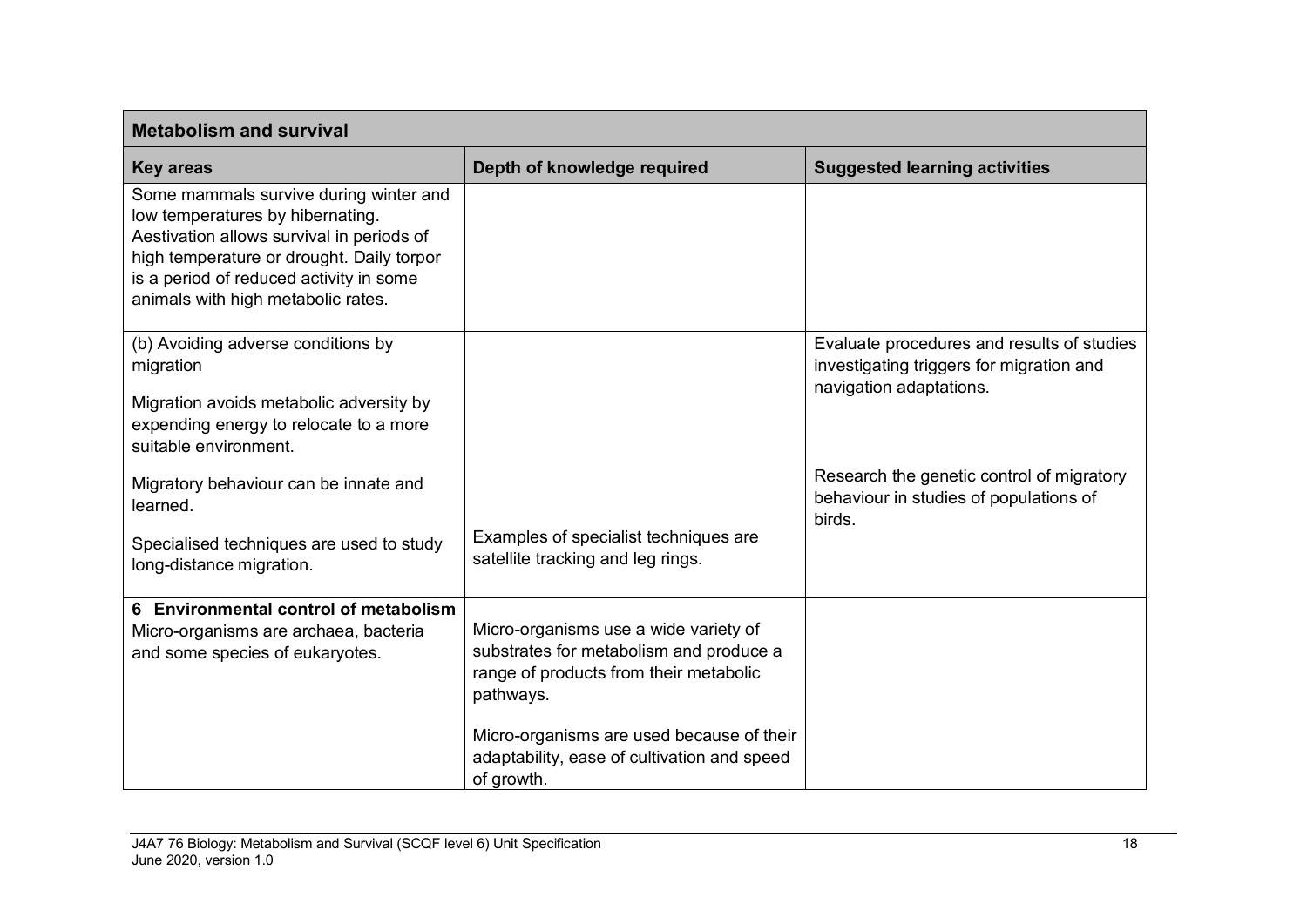| <b>Metabolism and survival</b>                                                                                               |                                                                                                                  |                                                                                                                                                                                          |  |  |
|------------------------------------------------------------------------------------------------------------------------------|------------------------------------------------------------------------------------------------------------------|------------------------------------------------------------------------------------------------------------------------------------------------------------------------------------------|--|--|
| <b>Key areas</b>                                                                                                             | Depth of knowledge required                                                                                      | <b>Suggested learning activities</b>                                                                                                                                                     |  |  |
| (a) Variations in growth media and control<br>of environmental factors                                                       | Many micro-organisms produce all the<br>complex molecules required for<br>biosynthesis, for example amino acids, |                                                                                                                                                                                          |  |  |
| When culturing micro-organisms, their<br>growth media require raw materials for<br>biosynthesis as well as an energy source. | vitamins and fatty acids. Other<br>micro-organisms require these to be<br>supplied in the growth media.          | Carry out experiments to investigate the<br>growth of microbes under different cultural<br>and environmental conditions using<br>standard laboratory equipment and simple<br>fermenters. |  |  |
|                                                                                                                              | An energy source is derived from chemical<br>substrates or from light in photosynthetic<br>micro-organisms.      |                                                                                                                                                                                          |  |  |
| Culture conditions: sterility, control of<br>temperature, oxygen levels and pH                                               | Sterile conditions in fermenters reduce                                                                          |                                                                                                                                                                                          |  |  |
|                                                                                                                              | competition with desired micro-organisms<br>for nutrients and reduce the risk of<br>spoilage of the product.     |                                                                                                                                                                                          |  |  |
| (b) Phases of growth and changes in<br>culture conditions                                                                    |                                                                                                                  |                                                                                                                                                                                          |  |  |
| Phases - lag, log/exponential, stationary<br>and death                                                                       | The lag phase is where enzymes are<br>induced to metabolise substrates.                                          |                                                                                                                                                                                          |  |  |
|                                                                                                                              | The log/exponential phase contains the<br>most rapid growth of micro-organisms due<br>to plentiful nutrients.    |                                                                                                                                                                                          |  |  |
|                                                                                                                              | The stationary phase occurs due to the                                                                           |                                                                                                                                                                                          |  |  |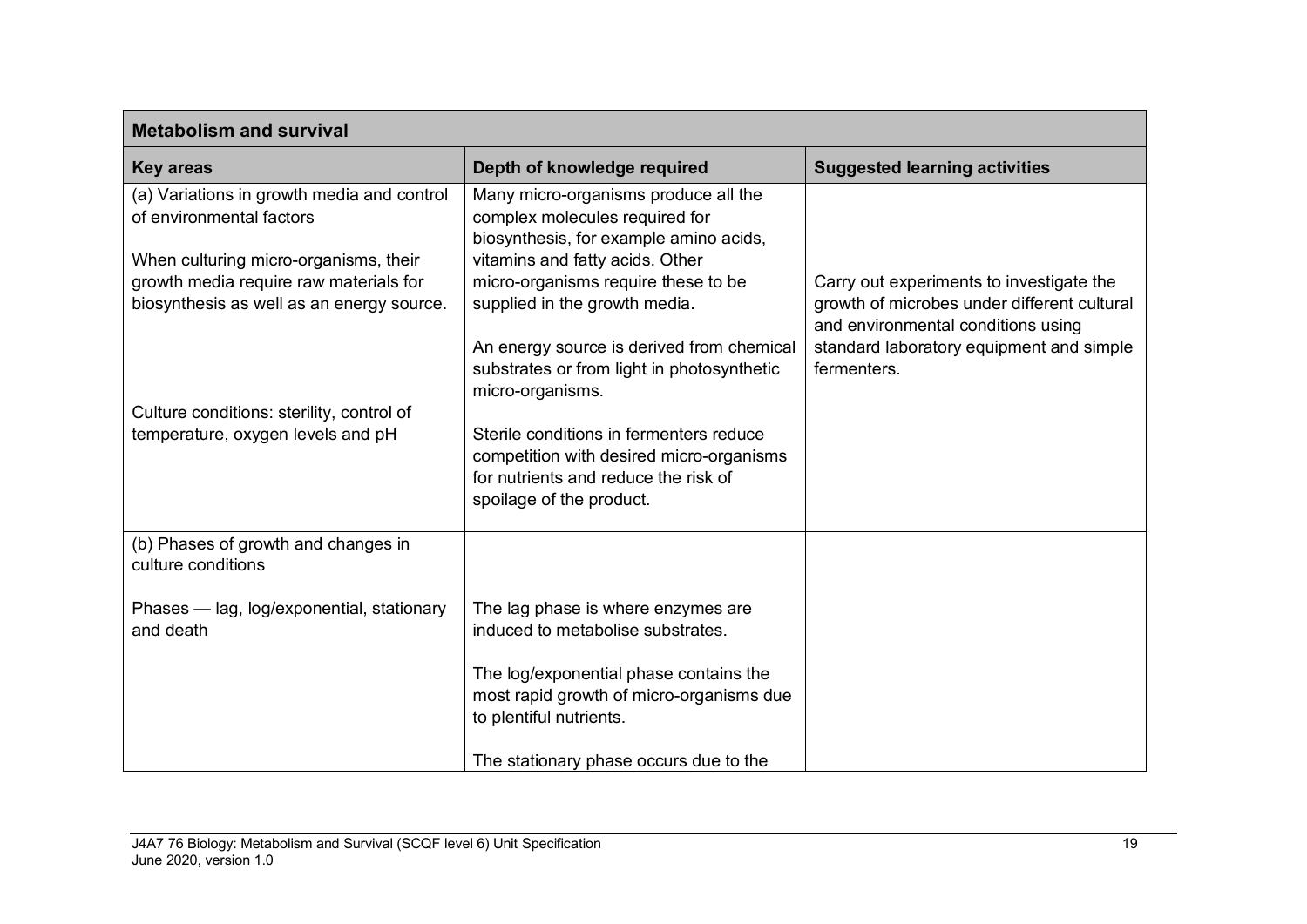| <b>Metabolism and survival</b>                                                                                                              |                                                                                                                                                                                                                                                                                                                                                                                                                           |                                      |  |
|---------------------------------------------------------------------------------------------------------------------------------------------|---------------------------------------------------------------------------------------------------------------------------------------------------------------------------------------------------------------------------------------------------------------------------------------------------------------------------------------------------------------------------------------------------------------------------|--------------------------------------|--|
| <b>Key areas</b>                                                                                                                            | Depth of knowledge required                                                                                                                                                                                                                                                                                                                                                                                               | <b>Suggested learning activities</b> |  |
|                                                                                                                                             | nutrients in the culture media becoming<br>depleted and the production of toxic<br>metabolites. Secondary metabolites are<br>also produced, such as antibiotics. In the<br>wild these metabolites confer an<br>ecological advantage by allowing the<br>micro-organisms that produce them to<br>outcompete other micro-organisms.<br>The death phase occurs due to the toxic<br>accumulation of metabolites or the lack of |                                      |  |
| Growth curves of micro-organisms                                                                                                            | nutrients in the culture.<br>Use of semi-logarithmic scales in<br>producing or interpreting growth curves of<br>micro-organisms.                                                                                                                                                                                                                                                                                          |                                      |  |
| Viable and total cell count                                                                                                                 | Viable cell counts involve counting only the<br>living micro-organisms, whereas total cell<br>counts involve counting viable and dead<br>cells. Only viable cell counts show a death<br>phase where cell numbers are decreasing.                                                                                                                                                                                          |                                      |  |
| 7 Genetic control of metabolism<br>(a) Wild strains of micro-organisms can be<br>improved by mutagenesis, or recombinant<br>DNA technology. | Exposure to UV light and other forms of<br>radiation or mutagenic chemicals results in<br>mutations, some of which may produce an<br>improved strain of micro-organism.                                                                                                                                                                                                                                                   |                                      |  |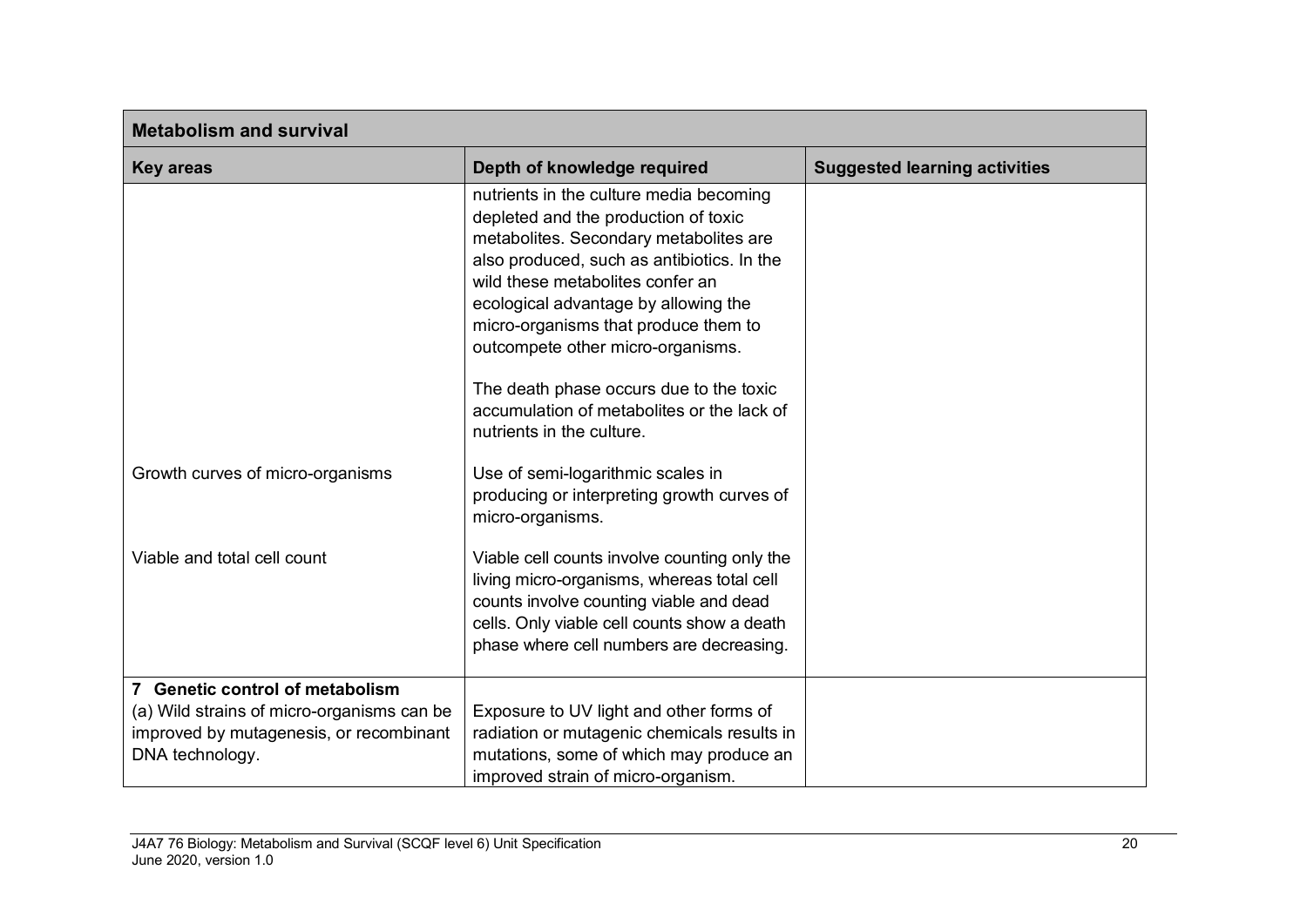| <b>Metabolism and survival</b>                                                                                       |                                                                                                                                                                                                        |                                      |  |  |
|----------------------------------------------------------------------------------------------------------------------|--------------------------------------------------------------------------------------------------------------------------------------------------------------------------------------------------------|--------------------------------------|--|--|
| <b>Key areas</b>                                                                                                     | Depth of knowledge required                                                                                                                                                                            | <b>Suggested learning activities</b> |  |  |
| (b) Recombinant DNA technology involves<br>the use of recombinant plasmids and<br>artificial chromosomes as vectors. | A vector is a DNA molecule used to carry<br>foreign genetic information into another<br>cell and both plasmids and artificial<br>chromosomes are used as vectors during<br>recombinant DNA technology. |                                      |  |  |
|                                                                                                                      | Artificial chromosomes are preferable to<br>plasmids as vectors when larger<br>fragments of foreign DNA are required to<br>be inserted.                                                                |                                      |  |  |
| The role of the restriction endonucleases<br>and ligase in recombinant DNA technology                                | Restriction endonucleases cut open<br>plasmids and specific genes out of<br>chromosomes, leaving sticky ends.                                                                                          |                                      |  |  |
|                                                                                                                      | Complementary sticky ends are produced<br>when the same restriction endonuclease is<br>used to cut open the plasmid and the gene<br>from the chromosome. Ligase seals the<br>gene into the plasmid.    |                                      |  |  |
| Recombinant plasmids and artificial                                                                                  |                                                                                                                                                                                                        |                                      |  |  |
| chromosomes contain restriction sites,<br>regulatory sequences, an origin of<br>replication and selectable markers.  | Restriction sites contain target sequences<br>of DNA where specific restriction<br>endonucleases cut.                                                                                                  |                                      |  |  |
|                                                                                                                      | Regulatory sequences control gene<br>expression and origin of replication allows                                                                                                                       |                                      |  |  |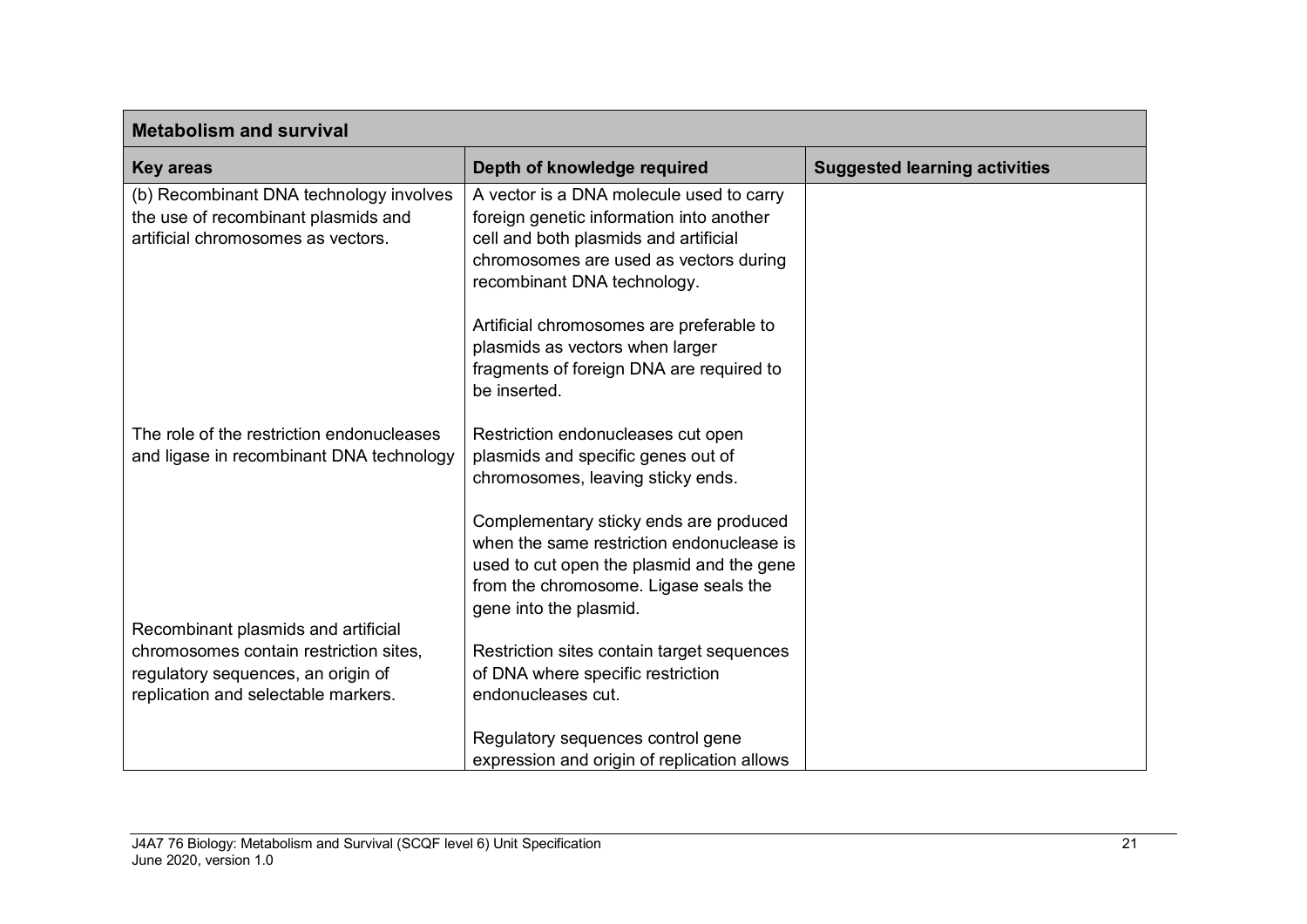| <b>Metabolism and survival</b>                                                                                                         |                                                                                                                                                                                                                                                                                                                                                                                                                                             |                                                                                                                                                                                                                                                                                           |  |  |
|----------------------------------------------------------------------------------------------------------------------------------------|---------------------------------------------------------------------------------------------------------------------------------------------------------------------------------------------------------------------------------------------------------------------------------------------------------------------------------------------------------------------------------------------------------------------------------------------|-------------------------------------------------------------------------------------------------------------------------------------------------------------------------------------------------------------------------------------------------------------------------------------------|--|--|
| <b>Key areas</b>                                                                                                                       | Depth of knowledge required                                                                                                                                                                                                                                                                                                                                                                                                                 | <b>Suggested learning activities</b>                                                                                                                                                                                                                                                      |  |  |
| As a safety mechanism, genes are often<br>introduced that prevent the survival of the<br>micro-organism in an external<br>environment. | self-replication of the plasmid or artificial<br>chromosome.<br>Selectable markers, such as antibiotic<br>resistance genes protect the<br>micro-organism from a selective agent<br>(antibiotic) that would normally kill it or<br>prevent it growing.<br>Selectable marker genes present in the<br>vector ensure that only micro-organisms<br>that have taken up the vector grow in the<br>presence of the selective agent<br>(antibiotic). |                                                                                                                                                                                                                                                                                           |  |  |
| Use of recombinant yeast cells to produce<br>active forms of the protein that are inactive<br>in bacteria                              | Recombinant yeast cells may be used, as<br>plant or animal recombinant DNA<br>expressed in bacteria may result in<br>polypeptides being incorrectly folded.                                                                                                                                                                                                                                                                                 | Research ethical considerations in the use<br>of micro-organisms - hazards and control<br>of risks. For example, recombinant DNA<br>technology is used to produce human<br>proteins to treat disease - these could<br>mutate and become pathogens or escape<br>into the wild environment. |  |  |